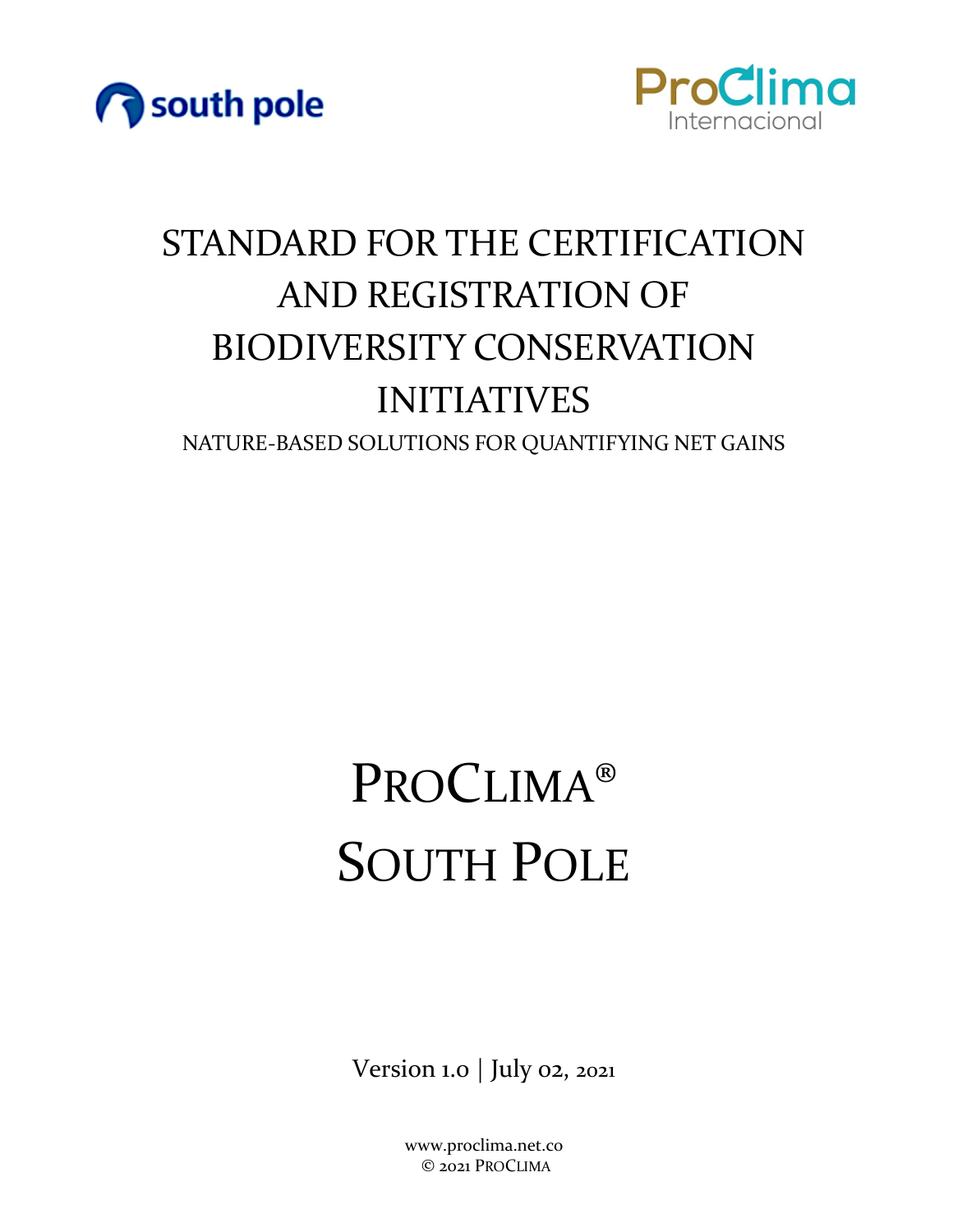



© 2021 PROCLIMA®. All rights reserved. Reproduction in whole or in part without the express permission of PROCLIMA is prohibited.

PROCLIMA, SOUTH POLE. 2021. STANDARD FOR THE CERTIFICATION AND REGISTRATION OF BIODIVERSITY CONSERVATION INITIATIVES. Nature-Based Solutions for Quantifying Net Gains. Version 1.0. July 02, 2021. Bogotá, Colombia. 43 p. [http://www.proclima.net.co](http://www.proclima.net.co/)

NOTE: This document is a faithful translation of the *Estándar para la Certificación y Registro de Iniciativas de Conservación de Biodiversidad. Soluciones basadas en la naturaleza para cuantificar ganancias netas*. If there is an unintended difference in interpretation between the English and Spanish versions, the Spanish version shall prevail.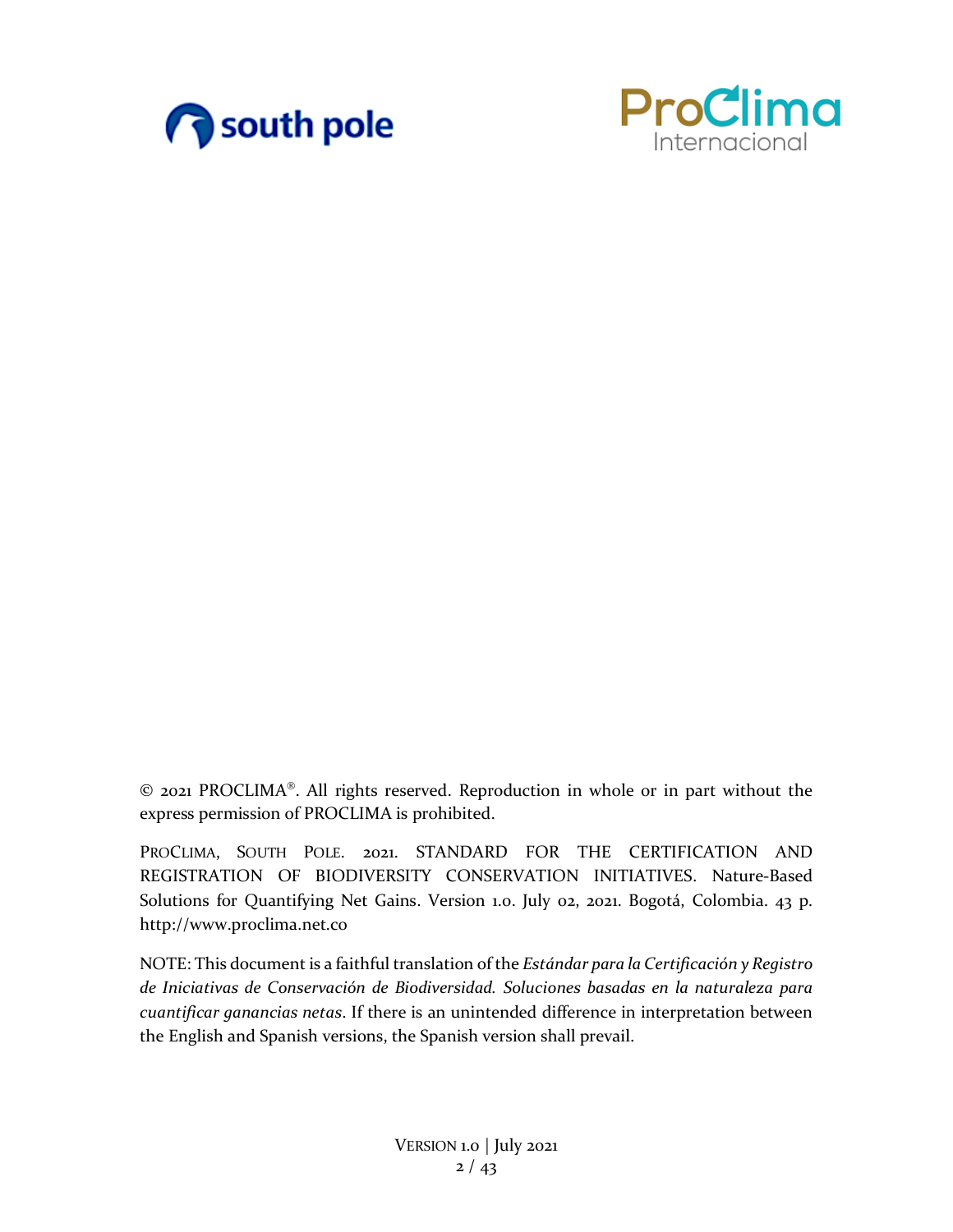



# **Table of contents**

| $\mathbf{1}$            |                |  |  |  |  |
|-------------------------|----------------|--|--|--|--|
|                         | 1.1            |  |  |  |  |
|                         | 1.2            |  |  |  |  |
| $\overline{\mathbf{c}}$ |                |  |  |  |  |
| 3                       |                |  |  |  |  |
| 4                       |                |  |  |  |  |
| 5                       |                |  |  |  |  |
| 6                       |                |  |  |  |  |
| 7                       |                |  |  |  |  |
| 8                       |                |  |  |  |  |
|                         | 8.1            |  |  |  |  |
|                         | 8.1.1          |  |  |  |  |
|                         | 8.1.2          |  |  |  |  |
|                         | 8.1.3          |  |  |  |  |
|                         | 8.2            |  |  |  |  |
| 9                       |                |  |  |  |  |
|                         | Q <sub>1</sub> |  |  |  |  |
|                         | Q.2            |  |  |  |  |
|                         | 9.3            |  |  |  |  |
|                         | 9.4            |  |  |  |  |
|                         | 9.5            |  |  |  |  |
|                         | 9.6            |  |  |  |  |
|                         | 9.7            |  |  |  |  |
|                         | 9.8            |  |  |  |  |
|                         | 9.9            |  |  |  |  |
|                         | 9.10           |  |  |  |  |
|                         | 9.11           |  |  |  |  |
|                         | 9.12           |  |  |  |  |
| 10                      |                |  |  |  |  |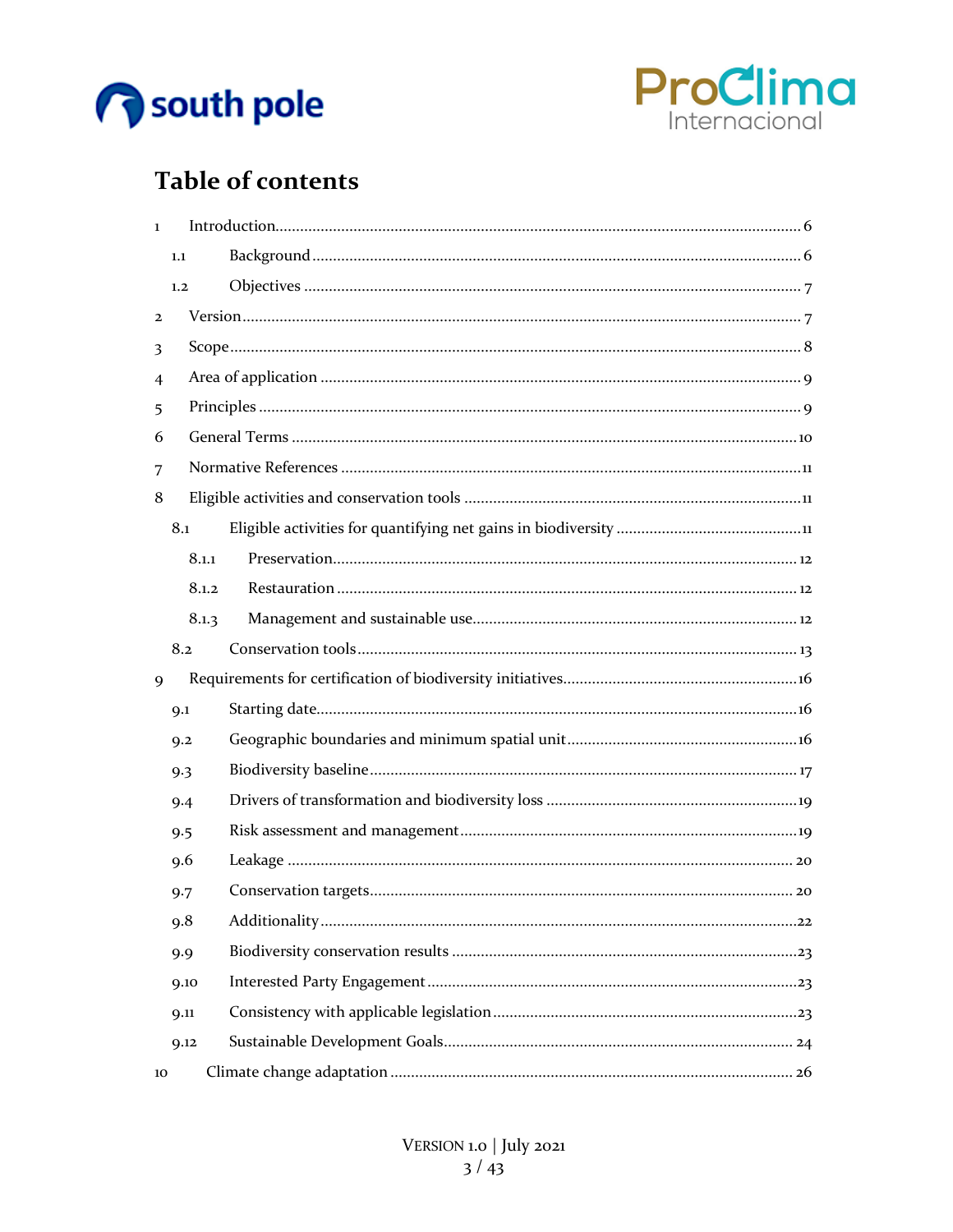| 11   |  |  |  |  |  |
|------|--|--|--|--|--|
| 12   |  |  |  |  |  |
| 13   |  |  |  |  |  |
| 14   |  |  |  |  |  |
| 14.1 |  |  |  |  |  |
| 15   |  |  |  |  |  |
| 16   |  |  |  |  |  |
|      |  |  |  |  |  |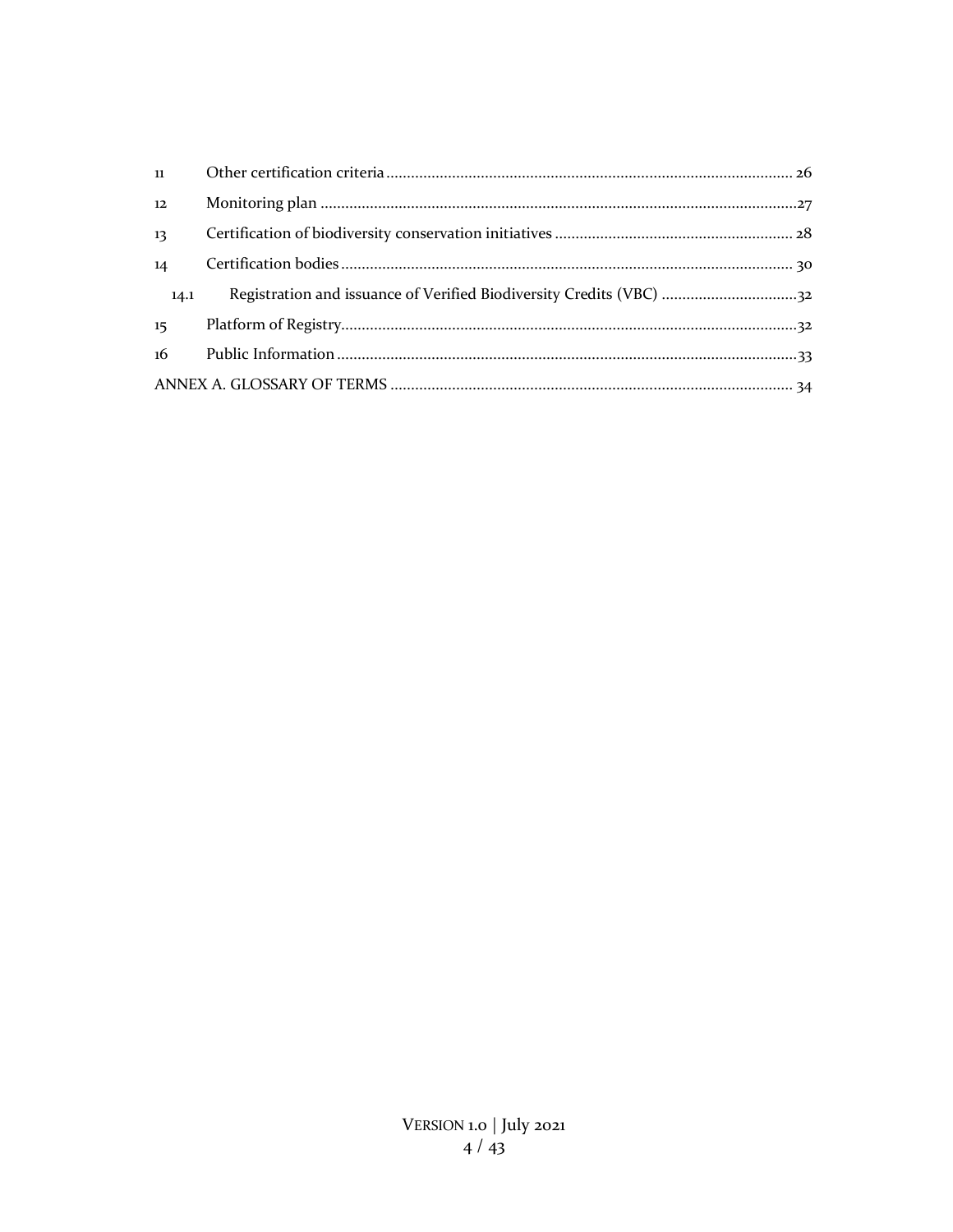# **Acronyms and abbreviations**

| <b>BbL</b>    | <b>Biodiversity Baseline</b>                   |
|---------------|------------------------------------------------|
| <b>BCs</b>    | <b>Biodiversity Credits</b>                    |
| <b>CBD</b>    | Convention on Biological Diversity             |
| <b>FSC</b>    | Forest Stewardship Council                     |
| <b>IUCN</b>   | International Union for Conservation of Nature |
| <b>LMT</b>    | Landscape Management Tools                     |
| <b>MSU</b>    | Minimum Spatial Unit                           |
| <b>SDG</b>    | Sustainable Development Goal                   |
| <b>TOC</b>    | Theory of change                               |
| <b>UNFCCC</b> | United Nations Framework on Climate Change     |
| <b>VBC</b>    | <b>Verified Biodiversity Credits</b>           |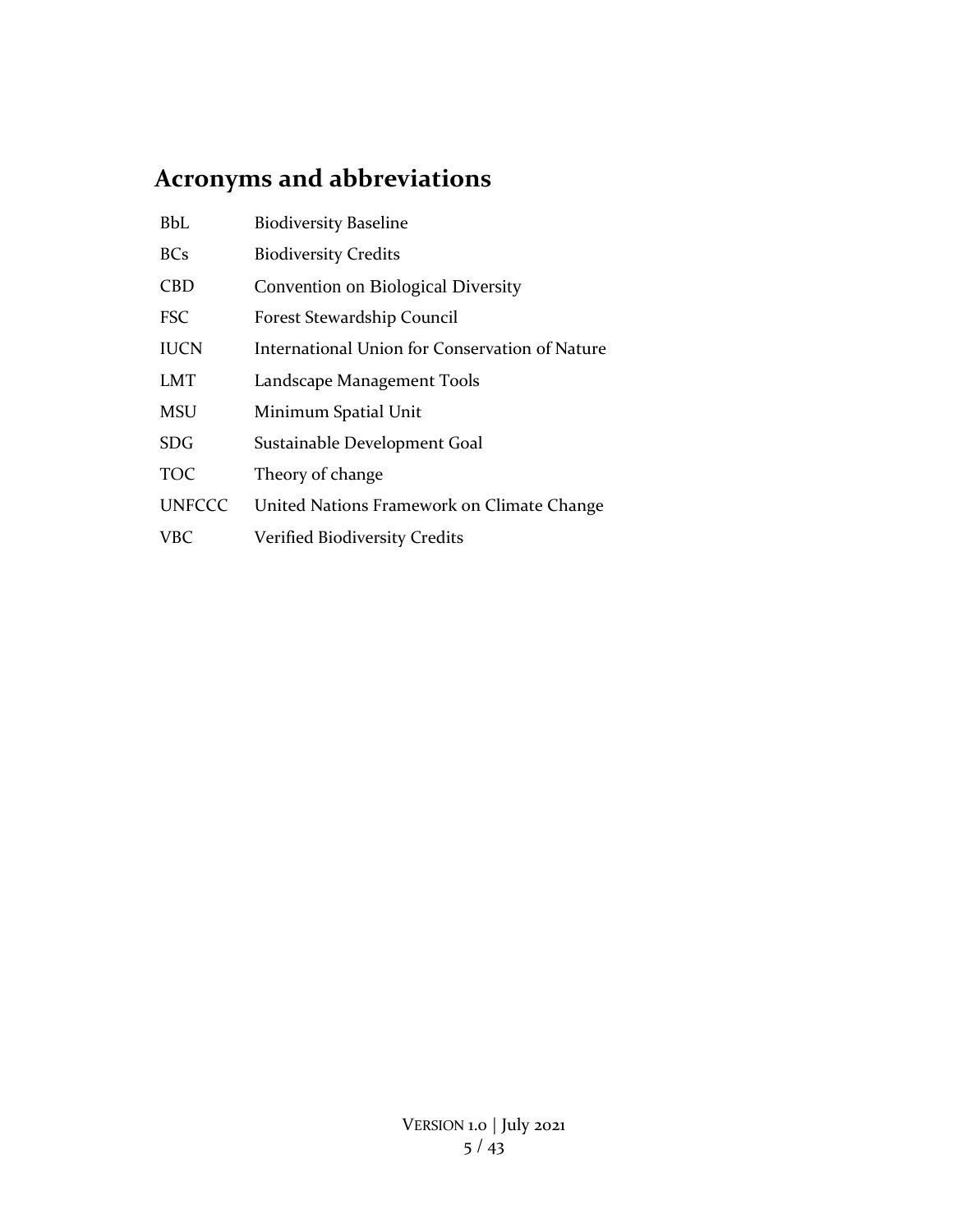## <span id="page-5-0"></span>**1 Introduction**

## <span id="page-5-1"></span>1.1 Background

According to the Convention on Biological Diversity (CBD 1992), "*Biological diversity<sup>1</sup> means the variability among living organisms from all sources including, among other things, terrestrial, marine and other aquatic ecosystems and the ecological complexes of which they are part; this includes diversity within species, between species and of ecosystems*."*<sup>2</sup>*

In keeping with this definition, biodiversity-related issues have been addressed through action plans that consider the conservation of species and ecosystems linked to recognizing associated ecosystem services.

However, despite efforts to meet the priorities defined almost three decades ago, terrestrial habitats continue to be subject to fragmentation and degradation, increasing species' vulnerability. In this regard, the IUCN Red List of Threatened Species states that currently, "*of the 63,837 species assessed, 19,817 are threatened with extinction, including 41% of amphibians, 33% of reef-building corals, 25% of mammals, 13% of birds and 30% of conifers*".<sup>3</sup>

As a result, new goals will be set this year in international negotiations, focusing on new forms of biodiversity management, including strategies that combine the sustainable use of natural resources with activities associated with the preservation and restoration of ecosystems. All this, based on an integral approach that favors the sustainable management of ecological and social systems. Thus, if biodiversity conservation actions framed in nature-based solutions are appropriately designed and implemented in line with this purpose, net biodiversity gains can make a difference.

Following this determination, South Pole and ProClima join forces to provide tools for biodiversity management, motivating the participation of public and private actors who intend to undertake nature-based solutions with a landscape approach. Likewise, considering that monitoring, reporting, and verifying the impacts generated offers the possibility of articulating conservation actions, quantifying net gains, and participating in environmental credit markets.

<sup>&</sup>lt;sup>1</sup> Term known as biodiversity

<sup>2</sup> https://www.cbd.int/doc/legal/cbd-es.pdf

<sup>3</sup> https://www.iucn.org/es/regiones/am%C3%A9rica-del-sur/nuestro-trabajo/pol%C3%ADticas-de-biodiversidad/listaroja-de-uicn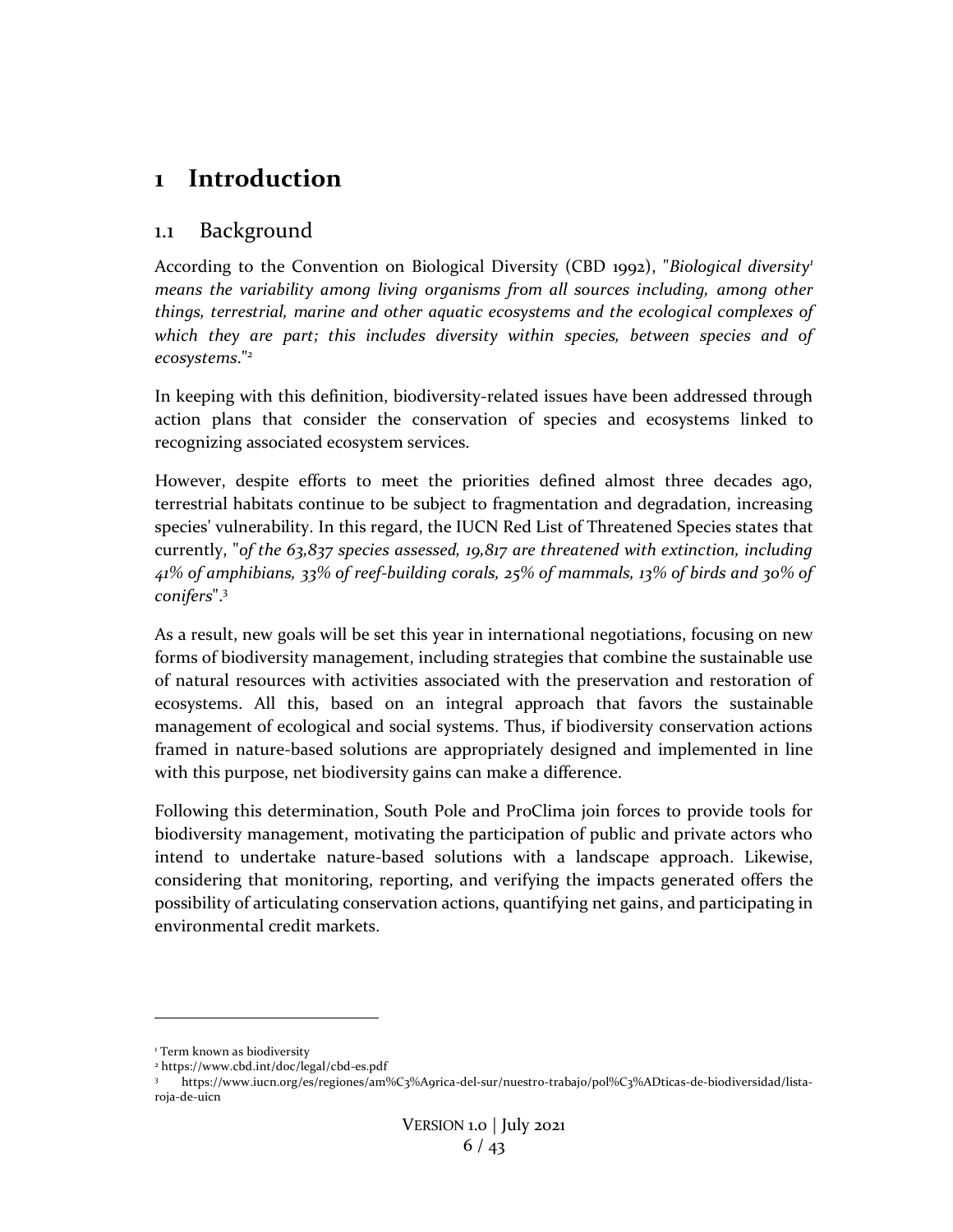In this context, the Standard for the Certification and Registration of Biodiversity Conservation Initiatives<sup>4</sup> is designed to certify and register initiatives that contribute to preserving and restoration of ecosystems, ensuring compliance with national and international policies related to biodiversity and sustainability use, without neglecting ecosystem services.

## <span id="page-6-0"></span>1.2 Objectives

The objectives of the "Standard for the Certification and Registration of Biodiversity Conservation Initiatives" (hereinafter referred to as this Standard) are:

- (a) establish the principles and practices that shall be complied with by holders of biodiversity conservation initiatives in order to obtain certification and registration with PROCLIMA;
- (b) define the requirements to be taken into account by the holders of biodiversity conservation initiatives to implement plans, programs, projects, actions or activities that allow quantifying net gains in biodiversity;
- (c) provide criteria and requirements for quantifying net biodiversity gains;
- (d) provide the necessary conditions to ensure the data quality in the quantification and management of biodiversity credits;
- (e) promote the compliance of biodiversity conservation initiatives with the rules and procedures that apply to their certification and registration;
- (f) ensure the overall effectiveness and integrity of the PROCLIMA Program.

## <span id="page-6-1"></span>**2 Version**

This document constitutes the Version 1.0. July 02, 2021.

This version of the standard may be adjusted periodically. Therefore, the interested parties should ensure that they are using the current version of the document.

<sup>4</sup> Biodiversity conservation initiatives are plans, programs, projects, actions, measures or activities expressly dedicated to achieving a particular objective related to the conservation of biodiversity and ecosystem services.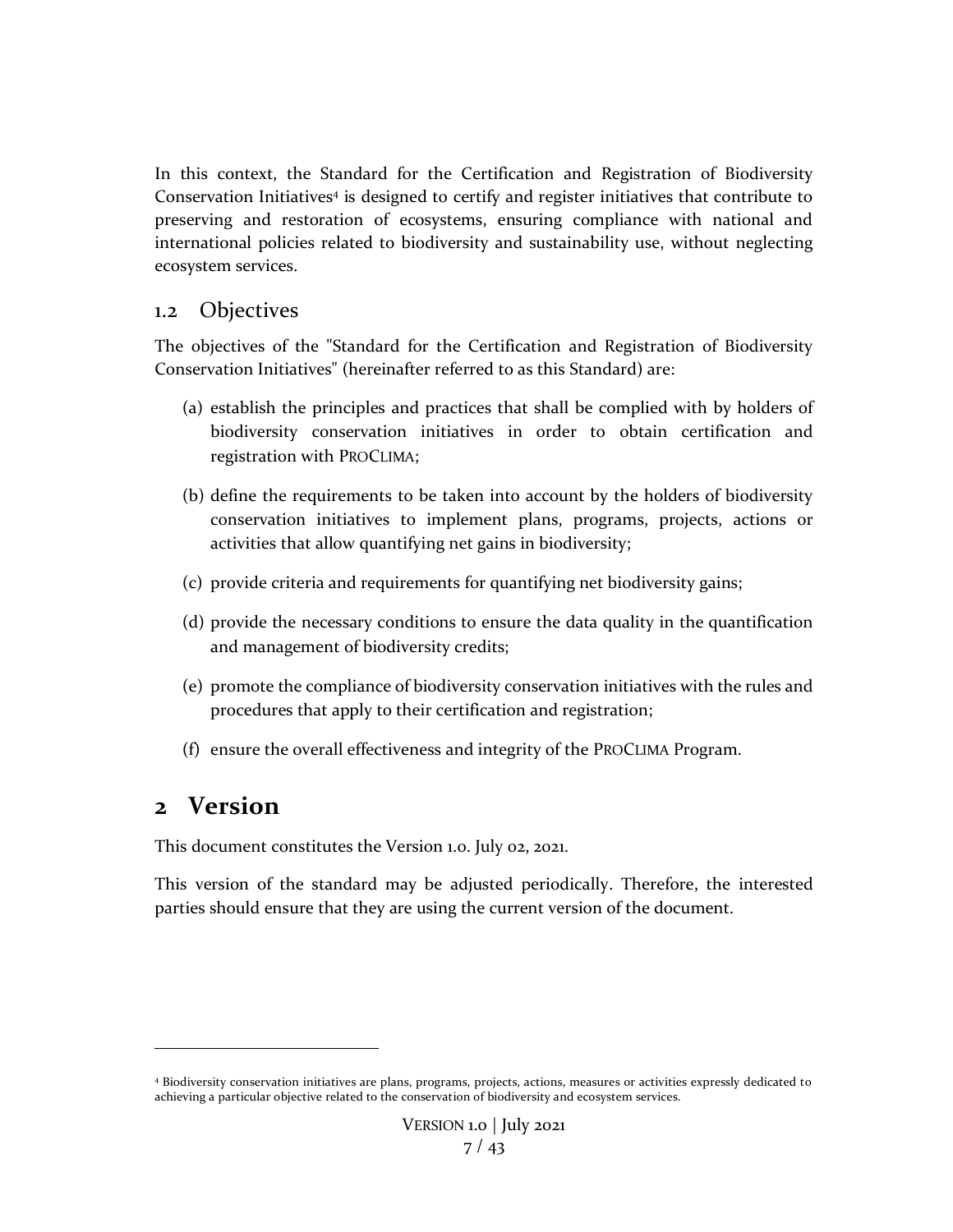# <span id="page-7-0"></span>**3 Scope**

This document constitutes the Standard for the certification and registration of biodiversity conservation initiatives. It provides the set of principles and requirements necessary for the accreditation and registration of biodiversity conservation initiatives and the quantification of Biodiversity Credits (from now on BCs), ensuring that they comply with the conditions established in this Standard.

The extent of this Standard is limited to:

- (a) biodiversity conservation initiatives that include actions for the preservation, restoration and sustainable use of biodiversity;
- (b) biodiversity conservation initiatives whose development includes contributions to regional or local conservation strategies;
- (c) biodiversity conservation initiatives generated from compliance with biodiversity loss compensation plans, provided that the actions framed in the initiative are additional to those of mandatory compliance;
- (d) biodiversity conservation initiatives that propose voluntary actions for the preservation, restoration and sustainable use of biodiversity;
- (e) quantifiable net biodiversity gains generated by the implementation of biodiversity conservation initiatives;

This document presents the requirements for the certification and registration of plans, programs, projects, actions, activities, or measures, whose purpose is the conservation of biological diversity, seeking to demonstrate net gains in biodiversity and that may be applicable in the framework of compliance with environmental obligations or voluntary biodiversity conservation projects.

The net gain corresponds to the differential between the biodiversity values at the beginning of the project and those observed due to biodiversity conservation activities throughout project implementation.

This standard can be applied regardless of the geographic location or scale of a project.

This standard can be used alone to quantify net biodiversity gains and obtain BCs, or combined with PROCLIMA standards related to the certification and registration of climate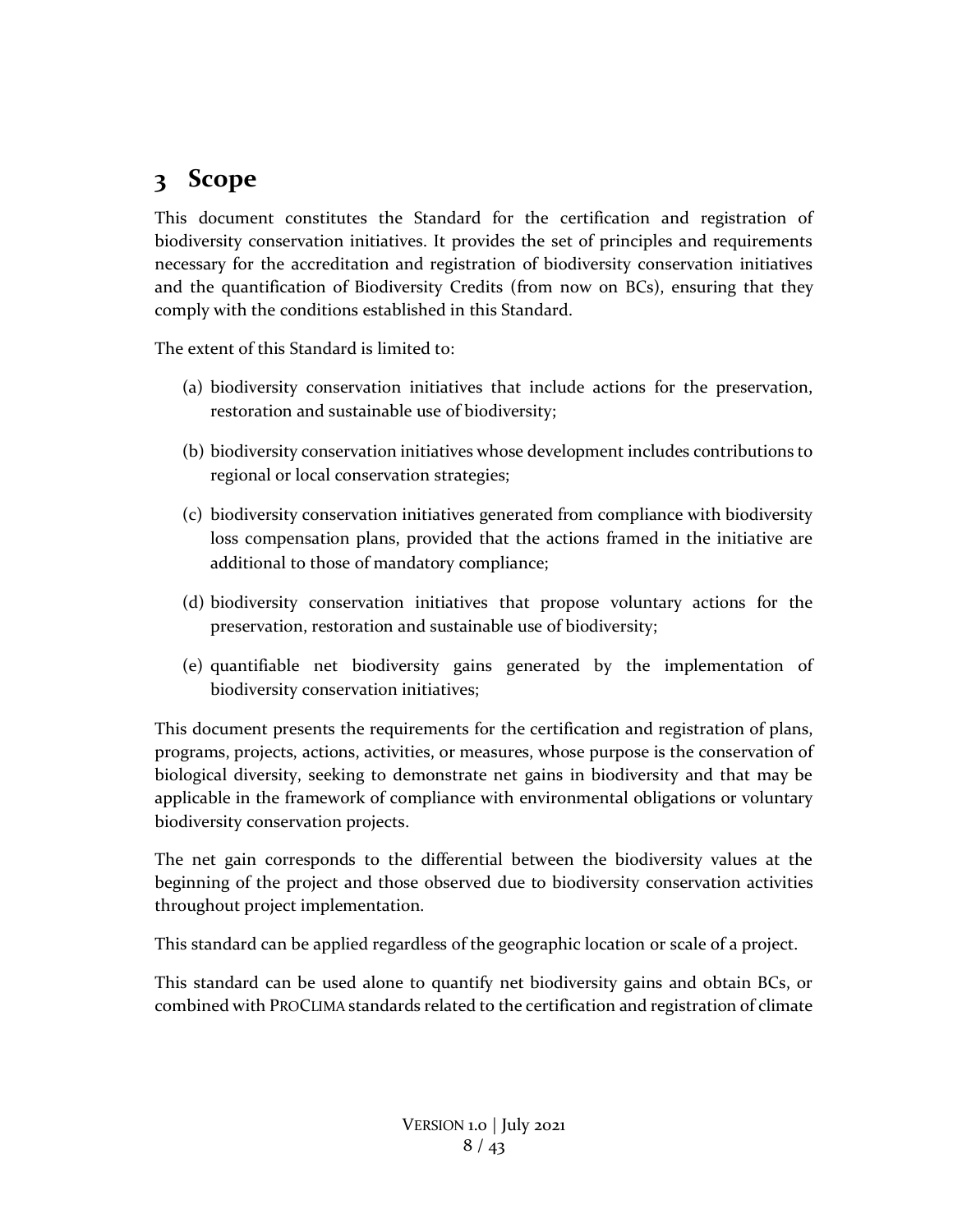change mitigation projects<sup>5</sup>. In such cases, the biodiversity conservation standard makes it possible to evaluate net gains in biodiversity. In contrast, the criteria for the quantification of GHG emission reductions or removals allow the recording of greenhouse gas emission reductions or removals.

## <span id="page-8-0"></span>**4 Area of application**

This standard is intended to serve:

- (a) all holders of biodiversity conservation initiatives that intend to register with PROCLIMA their plans, programs, projects, actions, measures or activities expressly dedicated to meeting a particular objective related to biodiversity conservation and ecosystem services;
- (b) independent entities that conduct certification audits of biodiversity conservation initiatives;
- (c) the entities involved in the management of biodiversity information;
- (d) private companies, government agencies, multilateral institutions and other financial institutions that invest in biodiversity conservation projects and/or participate in markets related to nature-based solutions;
- (e) in general, to all interested parties related to biodiversity conservation initiatives.

## <span id="page-8-1"></span>**5 Principles**

Biodiversity conservation initiative holders and all stakeholders should apply the following principles<sup>6</sup>:

## **Responsibility**

Guarantee the responsible use of the resources that make up the biological diversity, demonstrating the responsibility of the people who use and manage the resource.

<sup>5</sup> Certification and Registration Program for GHG Mitigation Initiatives and Other Greenhouse Gas Projects; and Voluntary Carbon Market Standard. Available in www.proclima.net.co

<sup>6</sup> Some elements for the definition of these principles have been taken from the following document: Secretaría del Convenio sobre la Diversidad Biológica (2004) Principios y directrices de Addis Abeba para la utilización sostenible de la diversidad biológica (Directrices del CDB) Montreal: Secretaría del Convenio sobre la Diversidad Biológica, 21 p.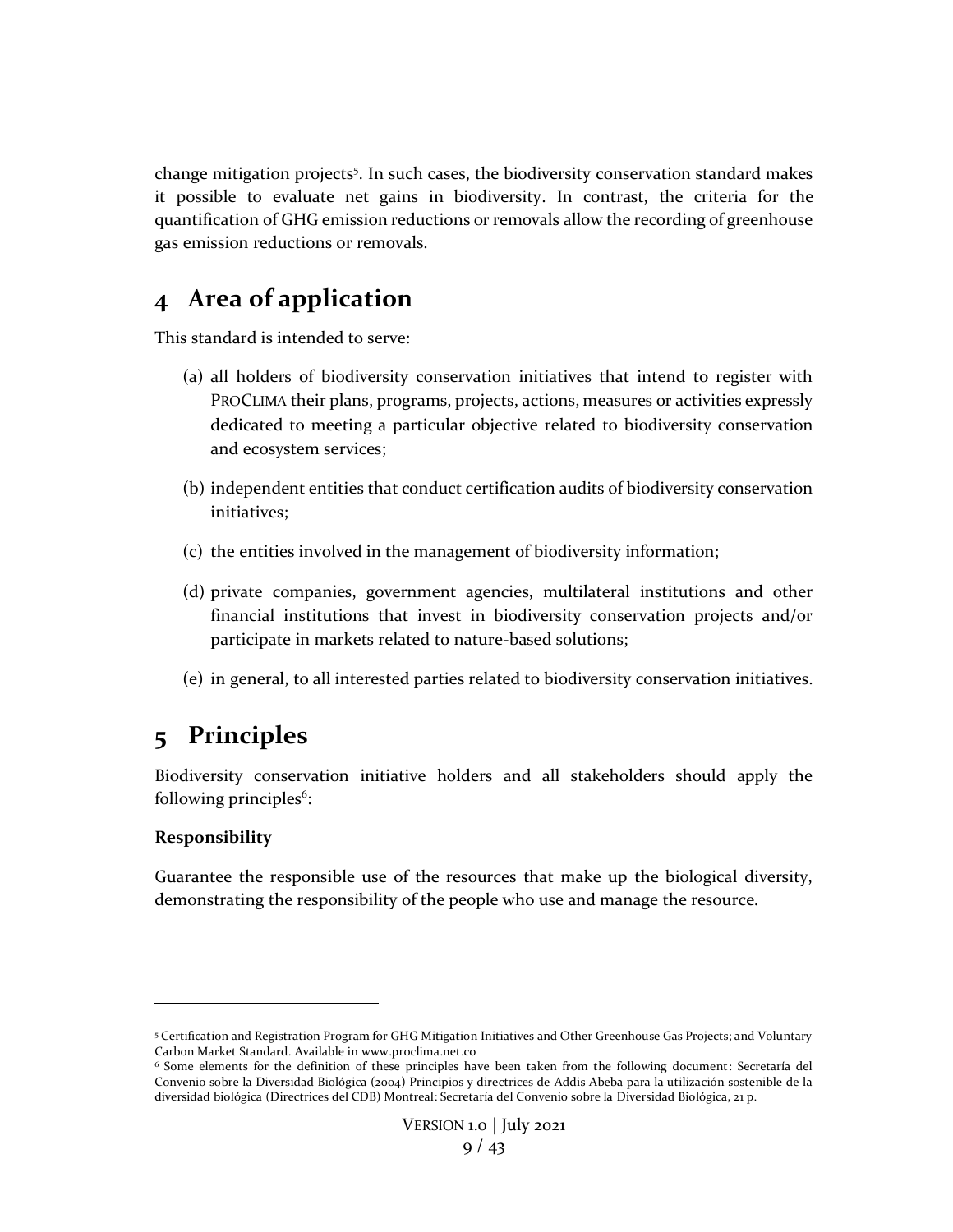#### **Integrality**

Cover the three areas on which sustainable development is based (social, economic, and environmental).

#### **Compatibility**

Determine consistency between the sustainable use of biological diversity and local customs and traditions (and the law that recognizes them) when developing biodiversity conservation initiatives.

#### **Equality**

Promote the participation of resource users in making decisions about use, and share the authority to undertake any actions arising from those decisions, based on rights to biodiversity resources and responsibility for their conservation.

#### **Equity**

Guarantee the reasonable distribution of the benefits generated by the sustainable use of biodiversity resources, ensuring that an equitable share of the advantages is provided to local participants as compensation for their efforts.

#### **Precautionary principle**

Apply the "precautionary principle"<sup>7</sup> to decisions related to biodiversity management, following Principle 15 of the Rio Declaration on Environment and Development.<sup>8</sup>

#### **Transparency**

Ensure disclosure of decisions and activities that affect society, the economy, the environment, the willingness to communicate them in a clean environment, and the willingness to express them accurately, timely, honest, and complete.<sup>9</sup>

## <span id="page-9-0"></span>**6 General Terms**

The following general terms apply to this standard:

Principle 15. Rio Declaration on Environment and Development. Available in: https://www.un.org/spanish/esa/sustdev/agenda21/riodeclaration.htm

<sup>8</sup> In order to protect the environment, the precautionary approach shall be widely applied by States according to their capabilities. Where there are threats of serious or irreversible damage, lack of full scientific certainty shall not be used as a reason for postponing cost-effective measures to prevent environmental degradation.

<sup>9</sup> Taken from ISO 26000:2010 Standard, 2.24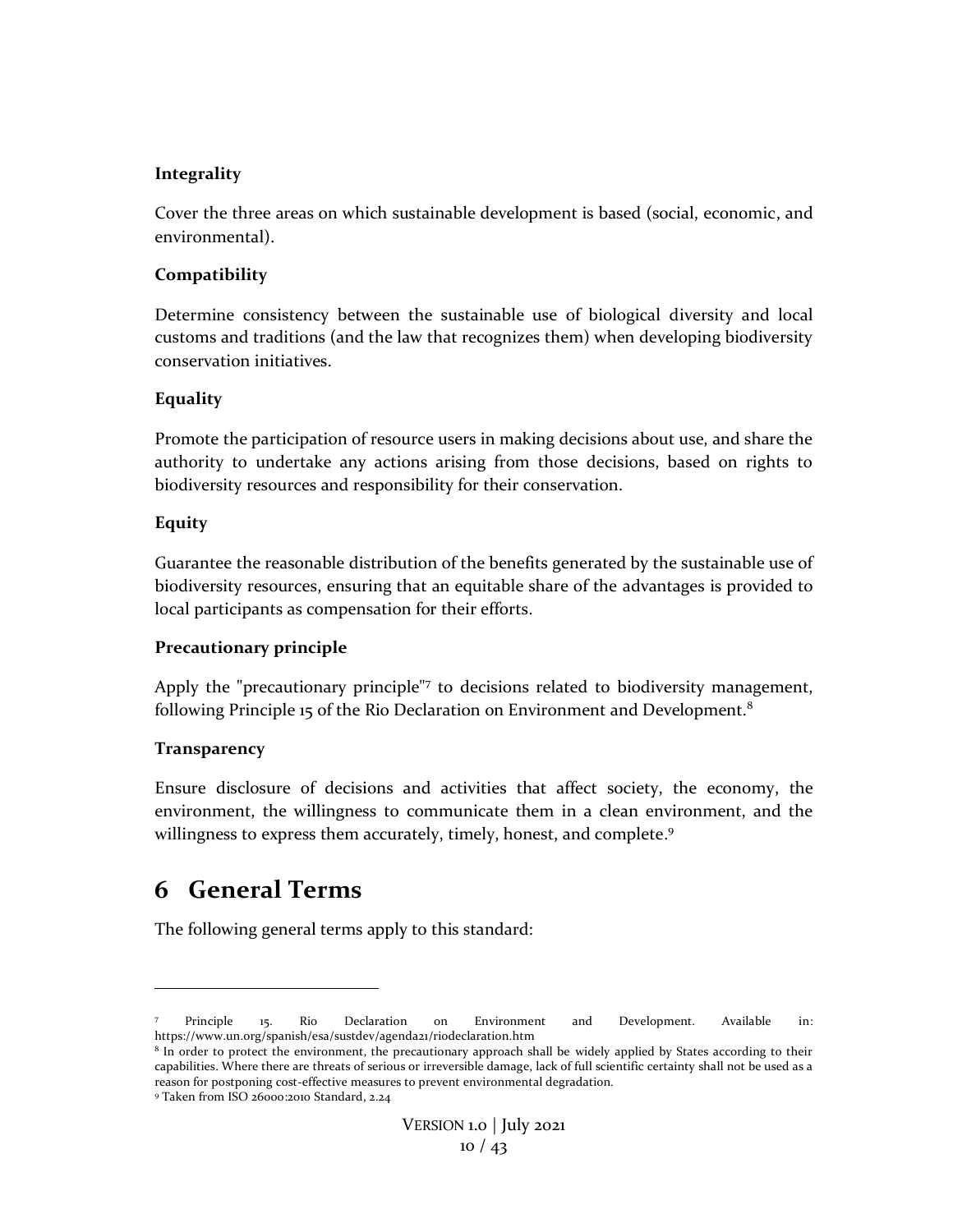- (a) "Shall" is used to indicate that the requirement shall be complied with;
- (b) "Should" is used to indicate that, among several possibilities, one course of action is recommended as particularly suitable;
- (c) "May" is used to indicate that it is permitted.

## <span id="page-10-0"></span>**7 Normative References**

The following references are indispensable for the application of this Standard:

- (a) Convention on Biological Diversity<sup>10</sup>. United Nations (1992);
- (b) National policies and action plans related to the use and management of biological diversity;
- (c) Environmental legislation that dictates norms on the management of biological diversity;
- (d) The PROCLIMA Certification and Registration Program and/or the PROCLIMA Program Methodological Guidelines that apply to biodiversity conservation initiatives;

## <span id="page-10-1"></span>**8 Eligible activities and conservation tools**

## <span id="page-10-2"></span>8.1 Eligible activities for quantifying net gains in biodiversity

This standard applies to biodiversity conservation initiatives that demonstrate net gains in biodiversity. Biodiversity conservation initiatives are plans, programs, projects, actions, measures, or activities expressly dedicated to meeting a particular objective related to the conservation of biodiversity and ecosystem services.

Under this Standard, initiatives consisting of the following conservation actions can be certified and registered<sup>11</sup>: (a) preservation; (b) restoration; (c) sustainable use.

<sup>10</sup> https://www.cbd.int/doc/legal/cbd-es.pdf

<sup>&</sup>lt;sup>11</sup> These actions, developed separately or combined, make up a biodiversity conservation initiative.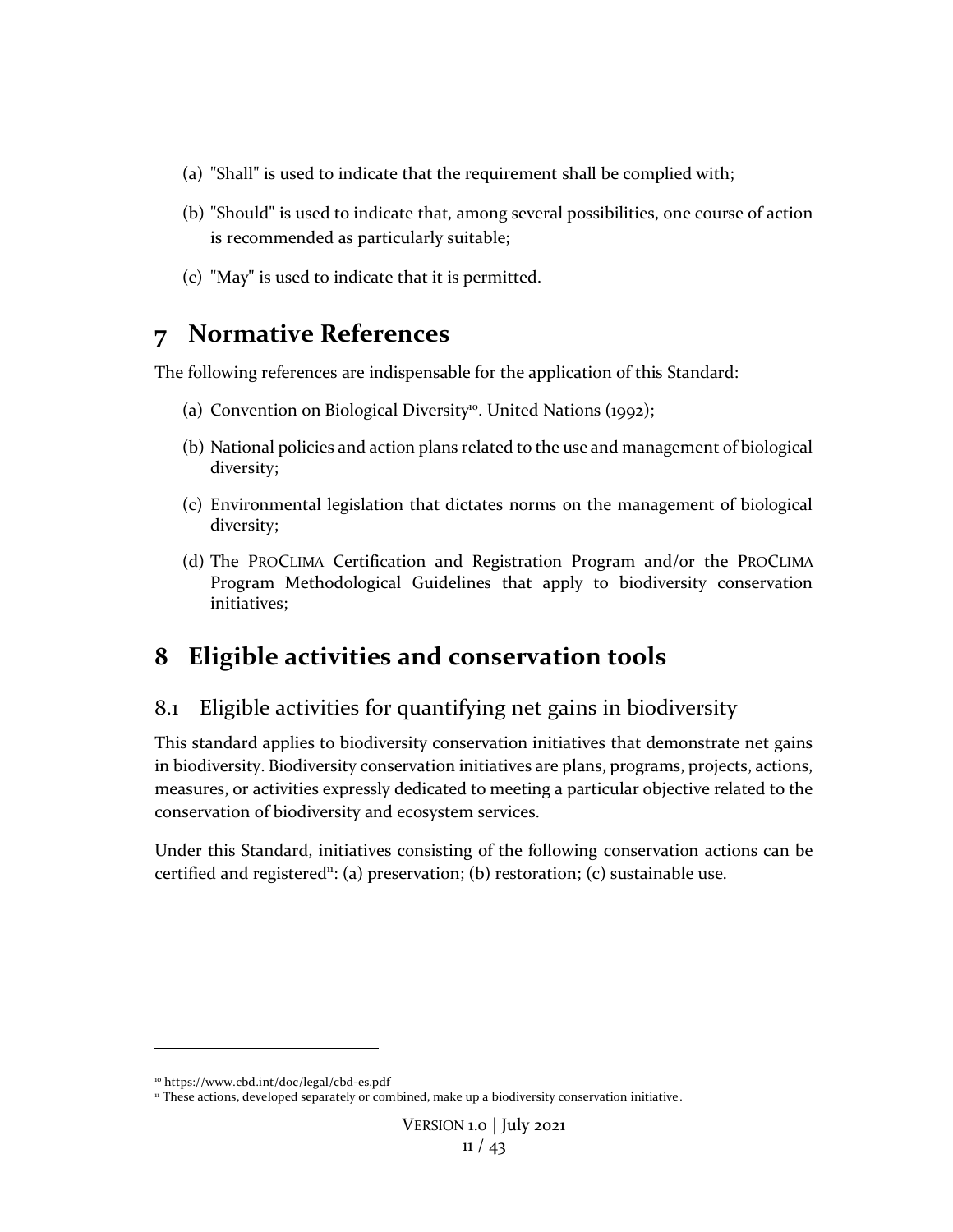#### <span id="page-11-0"></span>8.1.1 Preservation

Actions that lead to maintaining the natural state of biodiversity and ecosystems by limiting or eliminating human intervention.<sup>12</sup>

Preservation actions generally include isolation of areas, the establishment of living barriers, isolation of forest fragments, monitoring and control programs, and reducing hunting and fishing activities.

#### <span id="page-11-1"></span>8.1.2 Restauration

Restoration**<sup>13</sup>** is an interdisciplinary strategy in which scientific knowledge is articulated to provide answers to ecosystem management and administration processes in response to the need to restore degraded ecosystems and prevent future damage.

Restoration includes interventions such as: (a) ecological restoration, (b) ecological rehabilitation and, (c) ecological recovery.

**Ecological restoration** consists of restoring the degraded ecosystem to a condition similar to the pre-disturbance ecosystem concerning its composition, structure, and functioning. In addition, the resulting ecosystem shall be a self-sustaining system. It shall ensure the conservation of species, the ecosystem in general, and most of its goods and services.

**Ecological rehabilitation** aims to bring the degraded system to a system similar or not to the pre-disturbance system, which should be self-sustaining, preserve some species, and provide some ecosystem services.

**Ecological recovery** aims to recover some ecosystem services of social interest. Generally, the resulting ecosystems are not self-sustaining and do not resemble the predisturbance system.

#### <span id="page-11-2"></span>8.1.3 Management and sustainable use

Management and sustainable use activities<sup>14</sup> are **complementary** actions to the preservation and restoration of ecosystems. These include the sustainable use and

<sup>&</sup>lt;sup>12</sup> Defined in the colombian document: *Política Nacional para la Gestión Integral de la Biodiversidad y sus Servicios Ecosistémicos (PNGIBSE).* Ministerio de Ambiente y Desarrollo Sostenible. s.f. Bogotá, 134 p.

<sup>13</sup> According the definitions in: Ministerio de Ambiente y Desarrollo Sostenible. 2015. *Plan Nacional de Restauración: restauración ecológica, rehabilitación y recuperación de áreas disturbadas*. Bogotá, D.C.: Colombia. 92 p. Available in: https://www.minambiente.gov.co/index.php/bosques-biodiversidad-y-servicios-ecosistematicos/gestion-enbiodiversidad/restauracion-ecologica

<sup>14</sup> Adapted to the *Manual de compensación del componente biótico / Dirección de Bosques, Biodiversidad y Servicios Ecosistémicos*; textos: Ramírez Martínez, Natalia María; Hincapié Posada, Juan Esteban; Fernández, María Angélica; Ruíz Hernández, Johanna Alexandra; Lozano Rodríguez, Laura Andrea. ---- Bogotá, D.C.: Colombia. Ministerio de Ambiente y Desarrollo Sostenible, 2018. Disponible en: https://www.minambiente.gov.co/index.php/bosques-biodiversidad-y-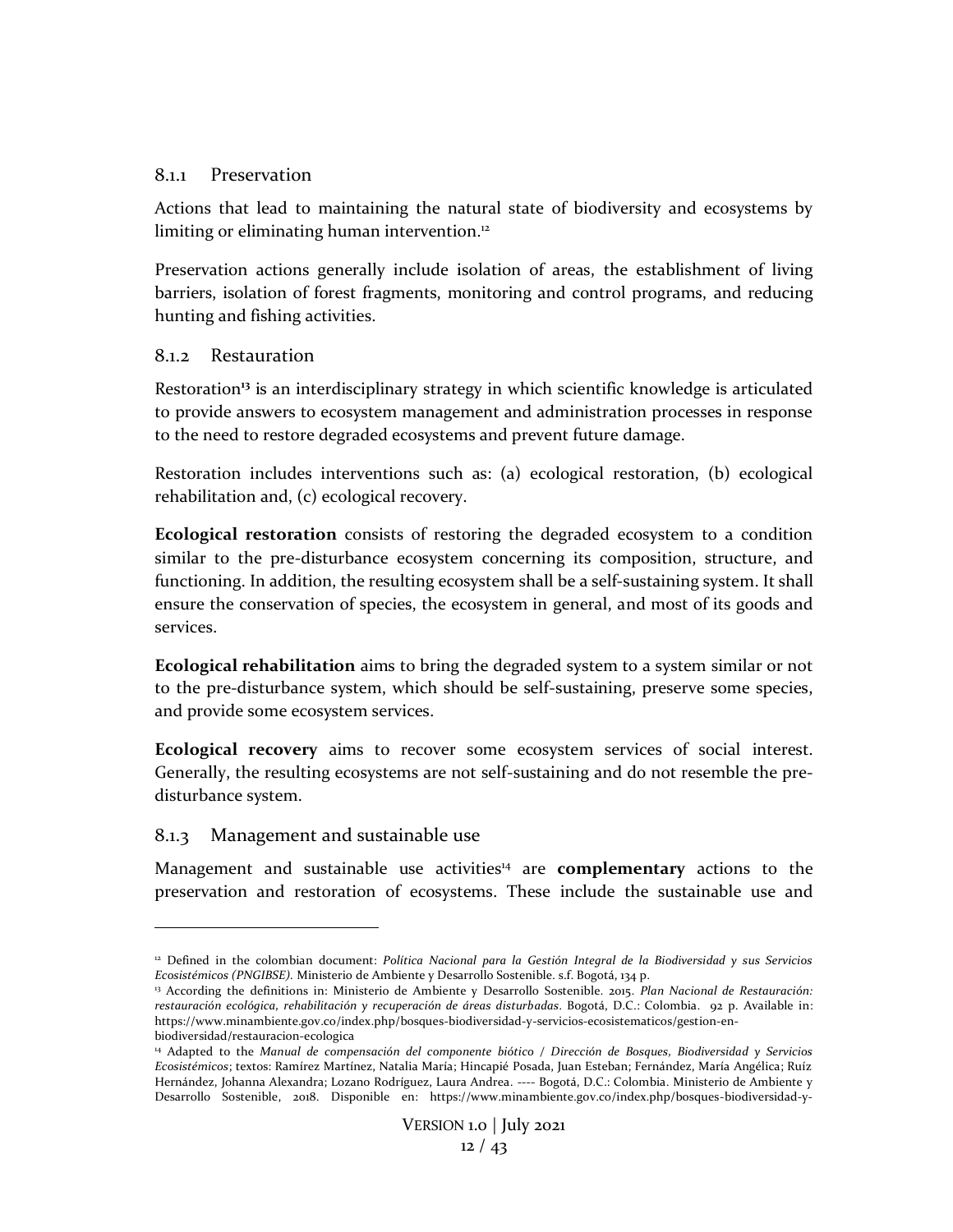exploitation of resources, generating alternatives for local communities based on the identification of ecosystem services.

These activities, as complementary, should be designed as part of the preservation and restoration processes, seeking to fulfill the objective of the biodiversity conservation initiative and ensuring that they serve as a permanent conservation strategy.

## <span id="page-12-0"></span>8.2 Conservation tools

Some of the tools that should be included in the development of conservation initiatives are the so-called "**landscape management tools**" (LMT) <sup>15</sup>. LMT are a model for the implementation of biodiversity conservation and sustainable use strategies. LMT are landscape elements that compose or enhance habitat, increase functional connectivity, or simultaneously fulfill these functions while contributing to biodiversity conservation.

LMT can include corridors (biological and conservation), mini-corridors or connecting strips enclosures, enclosures, live fences, enrichment, supplementation, multipurpose forests, conversion from pasture to forest cover, silvopastoral systems, agroforestry systems, forest plantations, among others.

Corridors (*biological and conservation*) are landscape management tools that favor movement and genetic exchange between local populations spatially isolated due to habitat fragmentation and loss. They can follow natural dispersal and migration routes, such as watercourses, or be created through restoration strategies in open areas. Biological corridors can be remanent when the connection between forest patches is preserved or restored when they are reestablished.

*Mini corridors or connection strips*. These are small strips or galleries that connect natural areas through productive areas. They are also generated on the margins of streams and rivers. They differ from the previous one in size, and their function is limited to small areas.

The *closures* are areas that are enclosed by a fence and are dedicated to conservation. In some cases, intensive restoration and cover establishment activities are carried out. In others, depending on the degree of deterioration and pressure on the resource, it is possible to do so with minimal actions. For this purpose, species can be used as long as their extraction and management do not negatively impact the ecosystem. The use of timber species, for example, is possible if they are established on the periphery. In this

servicios-ecosistematicos/estrategia-nacional-de-compensaciones-ambientales/manual-de-compensaciones-delcomponente-biotico

<sup>15</sup> http://www.humboldt.org.co/es/component/k2/item/344-herramientas-de-manejo-para-la-conservacion-debiodiversidad-en-paisajes-rurales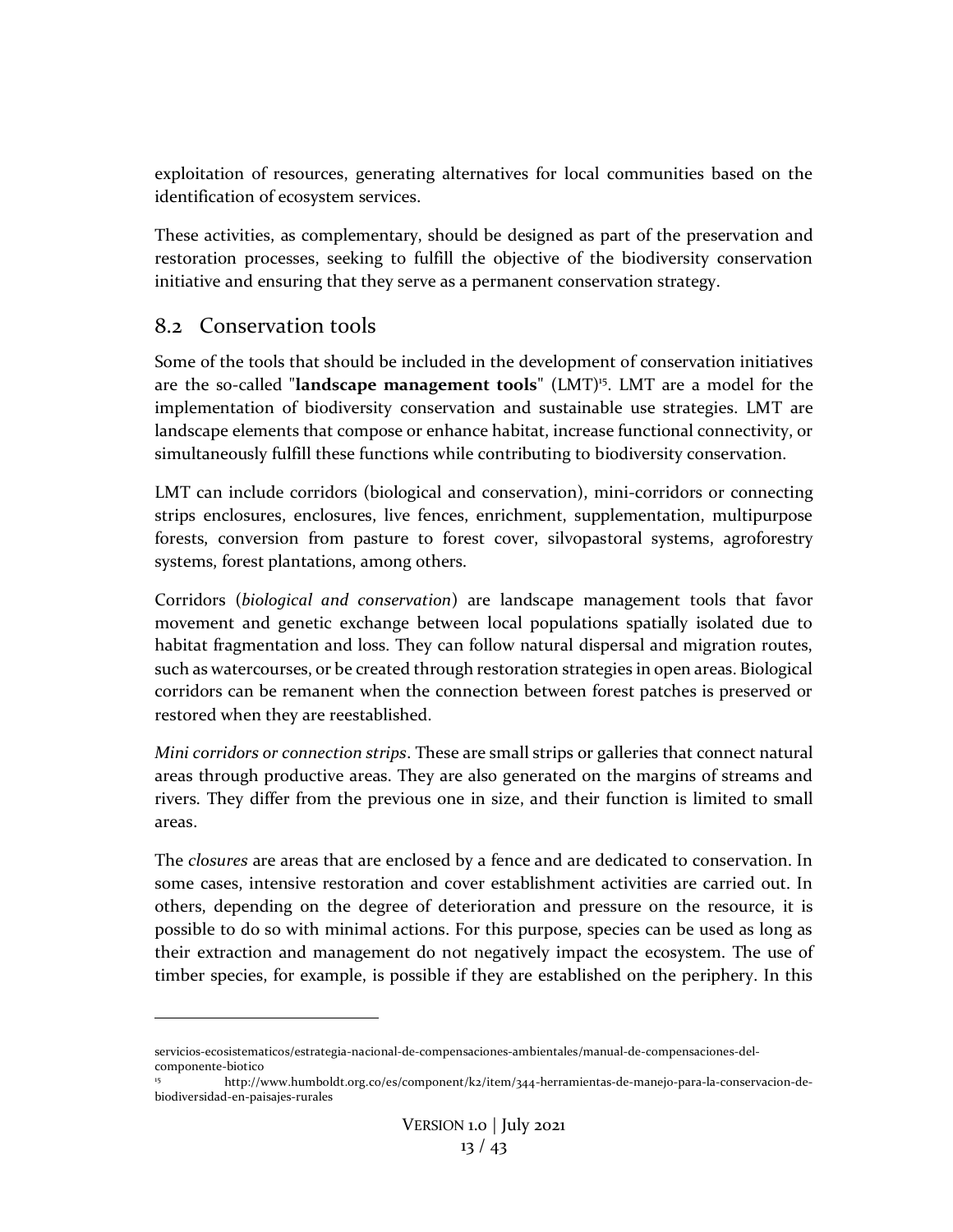case, the management tool is similar to an enrichment system (in the case of existing cover) and a mini-corridor in pasture areas.

*Enclosures* are established live fences that isolate conservation areas, restoration or recovery areas, water sources, or other systems, preventing the impact generated by the passage of livestock and people. The enclosure of forests is the most efficient alternative to stop animals from entering the forest fragments. Trampling, consumption of seedlings and seeds, and soil compaction are among the most frequent effects in areas where water sources originate.

*Live fences* are single, in-line tree lines or wide strips of up to several meters. Live fences are crucial in increasing structural connectivity, resource provisioning, and decreasing fence maintenance costs. Live fences can generate the most prominent and most efficient possible connections between forest fragments, in tightly confined areas, without altering existing productive activities on a large scale. In addition, live fences reduce pressure on forests by reducing the demand for timber.

Through *enrichment*, flora elements are incorporated into the remnants, ravines, and forested areas. The details shall come from the local biota that can significantly decrease due to use pressures and other factors, although still found in natural ecosystems.

*Supplementation* is used to recover endangered species or key species for the functioning of the ecosystem. It is also possible that the individuals have disappeared from the local biota. However, they were there, probably because of records that show their presence in the ecosystem. Through supplementation, individuals produced in nurseries or recovered in the field and require very particular habitat conditions for their establishment and development are taken to natural areas. In some cases, the conservation of species in safe sites has been proposed, that is, to establish these species in spots that, in addition to their unique natural conditions, are in a management category such as protected areas.

*Multipurpose forests* are areas of natural or cultivated forests established under use criteria. Such is the case of firewood banks or sites for fodder production. They fulfill a protective and use function. Therefore, it is necessary to reduce pressures so that use does not dominate over protection or conservation, such as staggered harvests, thinning, etc.

Conversion from pasture to forest cover can be used in conjunction with establishing conservation corridors or the expansion of riparian strips. This includes techniques that allow the change from field to a more diverse cover in composition and structure. In addition, various strategies can be employed to accelerate succession processes that lead to a rapid, economical, and practical transformation, both biologically and ecologically. For example, through the establishment of native species, intermediate pioneers are the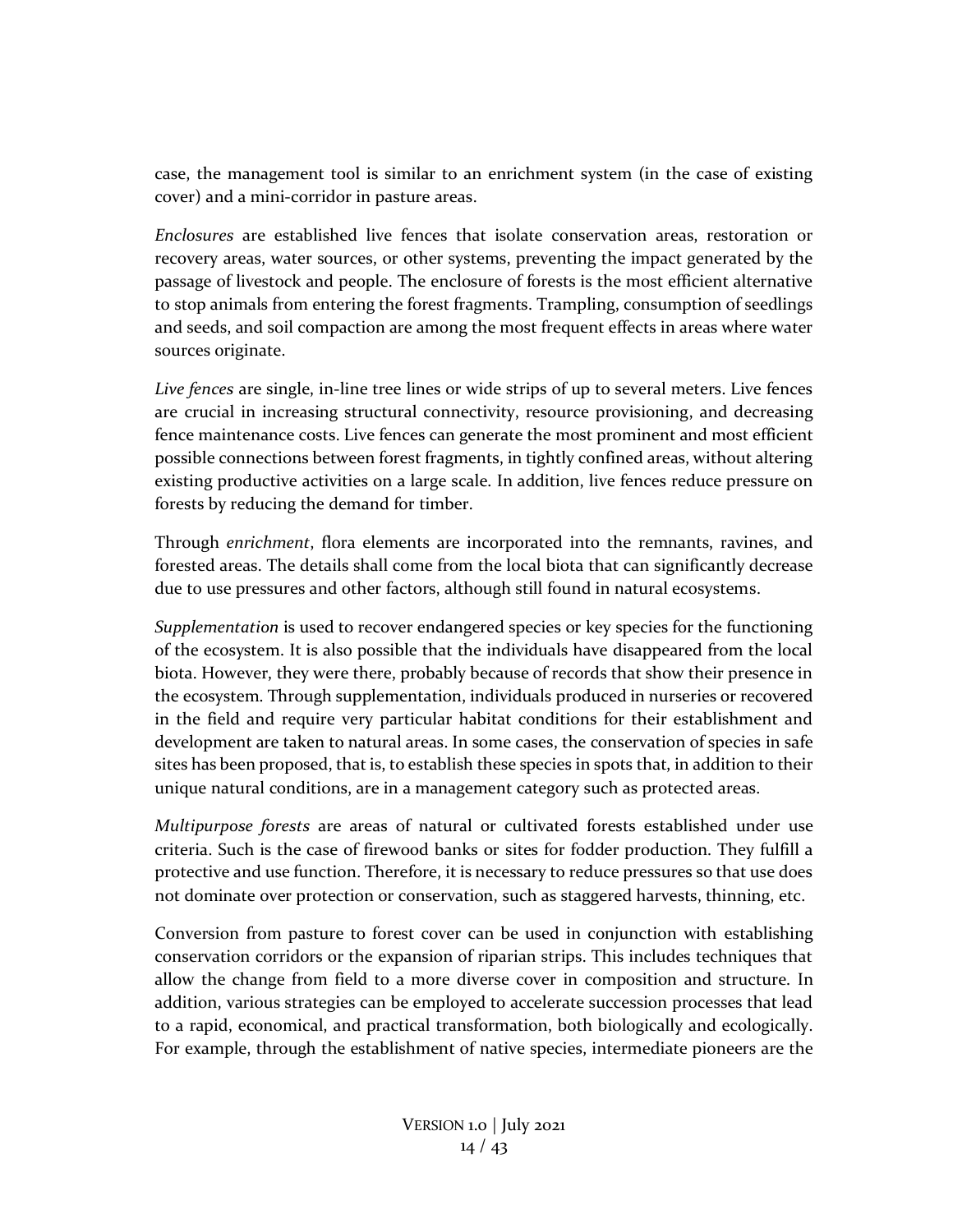basis of establishment with enrichments of native species of threatened character and/or advanced succession.

*Passive restoration* in paramos*<sup>16</sup>* is the elimination or reduction of disturbances due to agriculture and grazing alone. In addition, it allows the recovery of the vegetation of the natural communities of the paramo, with the type species of the different strata and habits.

*The restoration of the hydrological regime in wetlands<sup>17</sup>* consists of restoring or rehabilitating a wetland. This requires, first and foremost, the repair of the hydrological regime. Activities that can lead to this may consist mainly of removing infrastructure works that impede water flow into the wetland or pipes and canals that drain the swamp. However, water regulation of the wetland is also related to activities to control the entry of sediment, solid waste, and pollutant flows and the geomorphological reconfiguration of the site.

The hydrological regime can be recovered indirectly by controlling water quality based on nutrient concentrations, exploiting aquifers and supply springs, and maintaining vegetation cover in the upper parts of the watersheds. Since sediment input is related to the hydrological regime, it is sometimes necessary to build gabions or soil retention structures.

*The reconstruction of the physical structure of the wetland habitat<sup>18</sup>* through the restitution of the substrate's microtopography determines the variety of factors such as oxidationreduction potential and temperature and/or the distribution and establishment of species. The physical reconfirmation of the wetland involves techniques to stabilize the form and, at the same time, promote heterogeneity in the relief.

Although this document contains the definition of some LMT, the ones described here are not the only tools that conservation initiative holders can implement to develop plans, programs, projects, actions, measures, or activities whose purpose is the conservation of biodiversity and ecosystem services.

Conservation strategies may include activities based on agricultural and forestry activities, such as silvopastoral systems, agroforestry systems, or commercial forest plantations,

<sup>16</sup> Definition adapted of the colombian document: *Plan Nacional de Restauración: restauración ecológica, rehabilitación y recuperación de áreas disturbada*s (2015). Available in: https://www.minambiente.gov.co/index.php/bosques-biodiversidady-servicios-ecosistematicos/gestion-en-biodiversidad/restauracion-ecologica

<sup>17</sup> Ibid., p. 29

<sup>&</sup>lt;sup>18</sup> Ibid., p. 29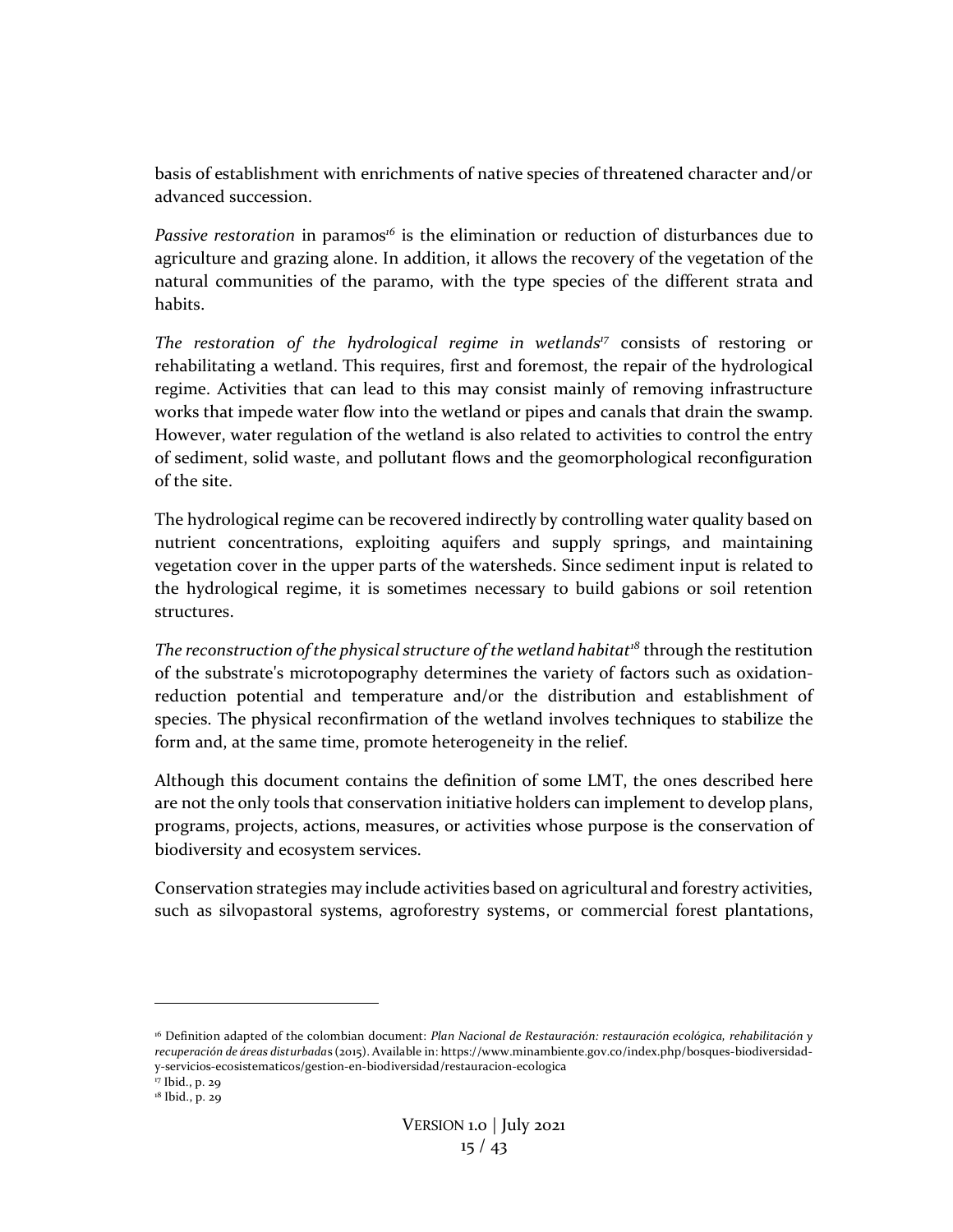among others, as long as they are developed in areas other than natural forest or natural vegetation cover other than forest.

# <span id="page-15-0"></span>**9 Requirements for certification of biodiversity initiatives**

To certify and register biodiversity conservation initiatives, holders shall comply with the requirements described below by demonstrating compliance of the conservation initiatives with any requirements.

## <span id="page-15-1"></span>9.1 Starting date

The conservation initiative holder shall define the start date and the period of evaluation of net biodiversity gains. The start date of biodiversity conservation initiatives is when implementing activities that will directly generate net biodiversity gains begins.

It shall also design, an implementation schedule that contains key dates for developing the initiative and milestones in developing biodiversity conservation activities.

Holders of biodiversity conservation initiatives can only certify and register initiatives whose start date is defined within the five  $(5)$  years before the certification audit.<sup>19</sup>

## <span id="page-15-2"></span>9.2 Geographic boundaries and minimum spatial unit

The project boundaries consist of the sites on which the biodiversity conservation strategies are developed. The minimum spatial unit (MSU) is represented in terms of surface area. In the case of biodiversity conservation initiatives, the MSU corresponds to 1 hectare (10,000m<sup>2</sup>). To identify conservation strategies, the initiative holder shall determine the land cover within the project boundaries.

It should also carry out an identification of the ecosystems in the project area. For example, an MSU may contain a mixture of coverages. This represents different ecological functions within the ecosystem; therefore, the extent of the ecosystem may be reflected in the same proportion in which the various cover types occur.

Developers should identify land cover within the project boundaries through land cover analysis (at scales of 1:10,000 or greater), considering the diversity of the landscape in each MSU. Changes in land cover, in turn, can be indicators of changes in the availability of ecosystem services.

<sup>&</sup>lt;sup>19</sup> The certification audit begins once a commercial agreement has been signed with the certifying body.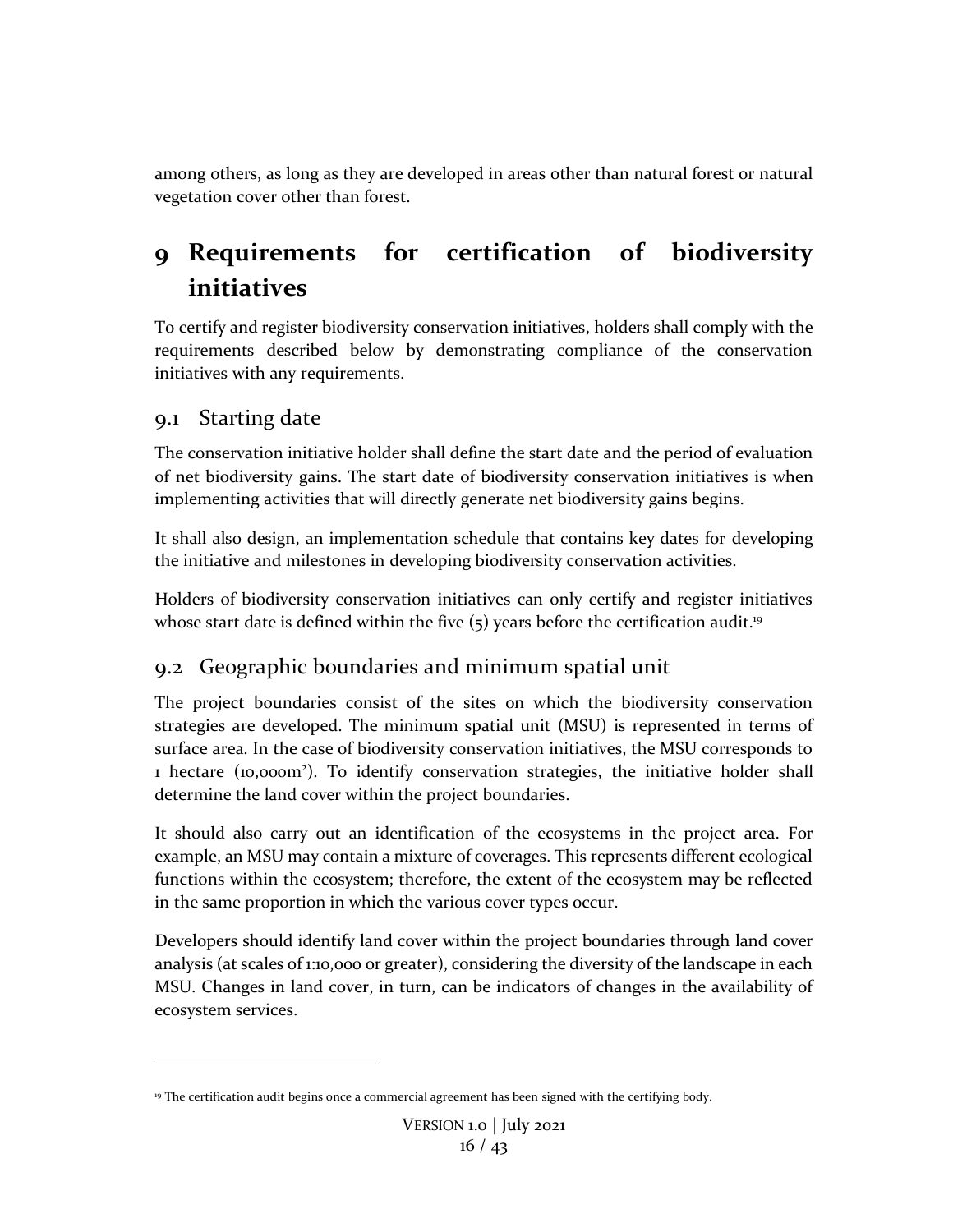These identified area units and determine the sites within the project boundaries. Therefore, they should be represented in a Geographic Information System for the duration of the conservation initiative. This should be carried out following appropriate methodologies for information systems and land cover analyses.

For example, geographic information should be handled following the quality standards of ISO 19111:2019(en)<sup>20</sup>, which defines the conceptual scheme for the description of coordinate referencing, the minimum data needed to determine coordinate reference systems, and additional descriptive information (coordinate reference system metadata).

## <span id="page-16-0"></span>9.3 Biodiversity baseline

The project boundaries are made up of area units (as described in Section 9.2). These area units are determined by biotic and abiotic factors, coupled with economic and social characteristics. These components, working together, are what determine the ecosystem services and their condition.

Therefore, it is necessary for the identification of conservation strategies to carry out a complete analysis to establish the biodiversity baseline (BbL)<sup>21</sup>, including the status of the ecosystems within the project boundaries. The biodiversity baseline should include, as a minimum:

- (a) information on cover types and their condition, including an assessment of the physiognomic-structural characteristics of the vegetation;
- (b) structure and composition of plant communities, with indicators such as importance value index, relative abundance and diversity index, horizontal and vertical structure;
- (c) structure and composition of wildlife communities, represented in different groups such as birds, amphibians, reptiles and mammals, in relation to the different types of associated vegetation cover;
- (d) identification of threatened, rare and endemic species, based on IUCN categories;<sup>22</sup>

<sup>&</sup>lt;sup>20</sup> Geographic information — Spatial referencing by Referencing by coordinates

<sup>21</sup> Biodiversity baseline is the collection and interpretation of information on the conditions present at a site, as well as trends related to use and management.

<sup>22</sup> Red List of the International Union for Conservation of Nature (IUCN). Available in: http://www.iucnredlist.org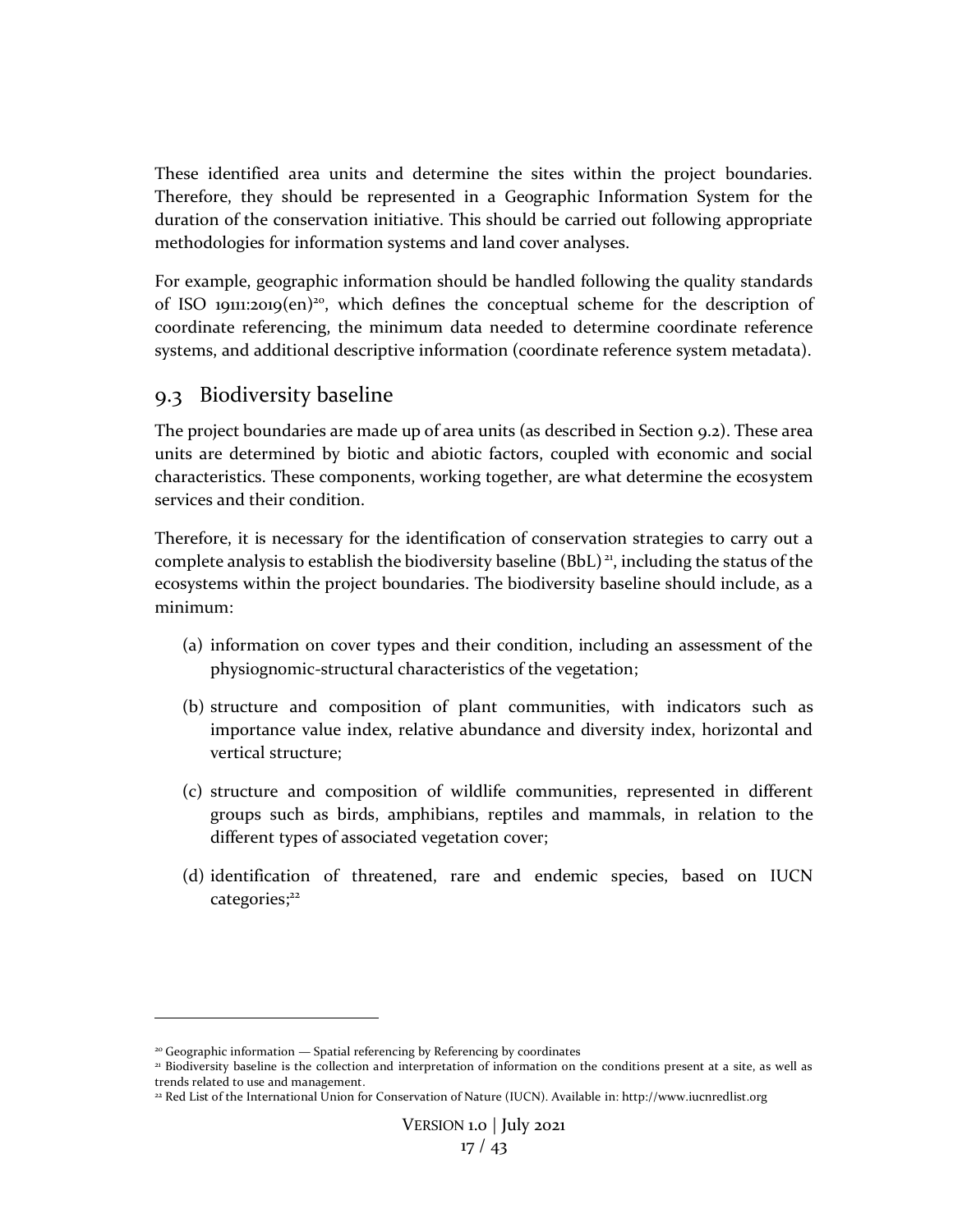- (e) social and economic aspects, identifying the factors related to resource management and the variables that determine the degradation or conservation of ecosystems;
- (f) assessment of vulnerability to climate change.

It should also include "*an assessment of the limitations imposed by the resource and the opportunities offered by the social environment. An understanding of the preferences, tastes, and expectations of the communities concerning the restoration process, their interpretation of the environment and the losses or gains at the ecosystem level*" 23 .

However, the state of the ecosystem reflects its characteristics and quality. Therefore, the evaluation of the state of the ecosystem should consider two different periods of analysis (to determine trends) and contemplate the qualitative and quantitative aspects that define the conditions of the ecosystem.

In the first period, it is necessary to select the characteristics and indicators associated with changes in those characteristics. The selection of features and associated indicators should be carried out on a rigorous technical basis to assess ecosystem functioning, resilience, and integrity. In the second period of analysis, the indicators are related to the initial reference condition. Finally, changes are determined concerning the variables considered.

In general terms, the biodiversity baseline should facilitate the identification of:

- (a) areas for the conservation of biodiversity;
- (b) areas for the maintenance and enhancement of landscape connectivity;
- (c) species or groups of species that due to their characteristics can be key in preservation and restoration processes in the project sites;
- (d) species or groups of species to establish strategies for the conservation and sustainable use of biodiversity;
- (e) interest groups or stakeholders, the characteristics that identify them and their relationship with biodiversity, within the project boundaries;
- (f) activities for the preservation, restoration and sustainable use of biodiversity.

<sup>&</sup>lt;sup>23</sup> As proposed in the National Restoration Plan. (Minambiente, 2015)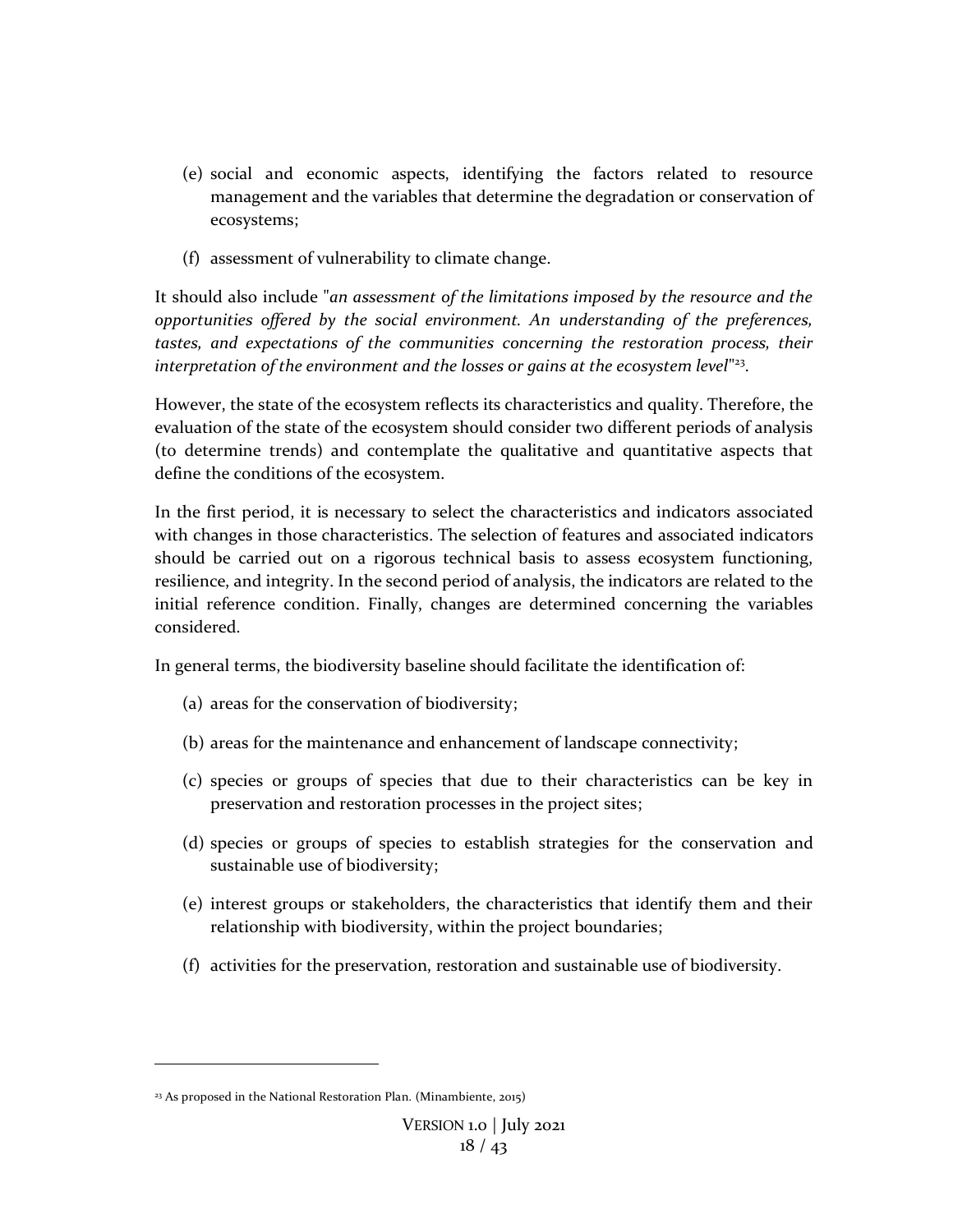## <span id="page-18-0"></span>9.4 Drivers of transformation and biodiversity loss

The effectiveness of conservation actions depends on how the drivers of transformation, underlying causes, or indirect drivers of change and loss are addressed. Therefore, biodiversity conservation initiatives should be designed based on clear and precise identification of the direct drivers, underlying causes, and agents that generate biodiversity transformation and loss.

The drivers of transformation and loss are natural and anthropogenic alterations that affect the structure and function of ecosystems, generating transformed or degraded areas.

Therefore, conservation initiative holders should conduct an assessment related to the drivers of ecosystem loss and transformation, defined as "*forces that directly influence and affect the provision of ecosystem services*." Some direct drivers include land-use changes, overexploitation of resources, pollution, climate change, and the presence of invasive alien species.

Underlying causes are factors that reinforce the direct drivers or causes of biodiversity loss. These factors are linked to social, political, economic, technological, and cultural variables that constitute the existing relationships between natural systems and the populations that inhabit them. Some of these underlying causes are production and consumption habits, population dynamics and trends, trade, and local governance systems.

## <span id="page-18-1"></span>9.5 Risk assessment and management

The holders of biodiversity conservation initiatives should assess the risks of implementing conservation activities environmentally, financially, and socially.

Based on the identification of risks in these three dimensions, the initiative holder shall design measures to manage the risks so that the net gains in biodiversity are maintained during and after the duration of project activities.

In this regard, the holder of the biodiversity conservation initiative should:

- (a) identify potential natural and anthropogenic risks to which conservation actions may be exposed and determine the measures necessary to mitigate such risks;
- (b) identify potential financial risks related to expected costs and investments, as well as the cash flows of the conservation initiative and define the necessary measures to mitigate financial risks;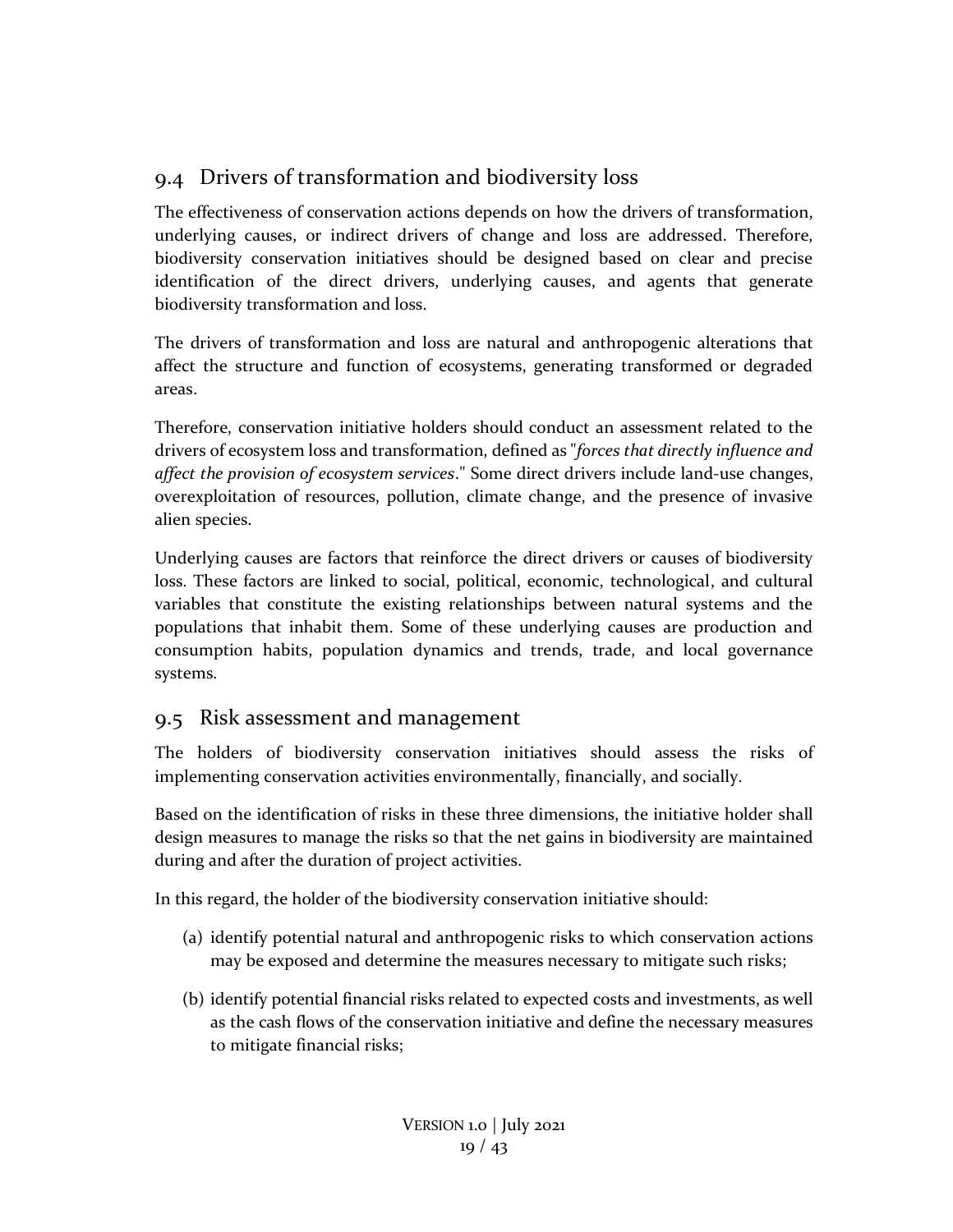(c) determine, in the medium and short term, the risks associated with the participation of local communities and stakeholders in the activities proposed in the biodiversity conservation initiative.

The holder of the conservation initiative should employ appropriate methodologies to assess expected risks (direct and indirect) and consider mitigation measures within adaptive management.

Adaptive management is a process by which conservation actions can be adapted to future conditions to ensure the achievement of the proposed objectives. It is a structured decision-making process that considers the variables of incidence to reduce uncertainty about the results.

Finally, and taking into consideration the above, risk assessment and management shall be adequate, accurate, and objective.

## <span id="page-19-0"></span>9.6 Leakage

Biodiversity conservation initiatives can cause negative impacts on biodiversity by displacing threats outside the project area as a result of implementing conservation activities. Consequently, leakage is the potential loss of biodiversity outside the project boundary that is measurable and attributable to the conservation initiative.

Holders of conservation initiatives shall assess and mitigate potential negative impacts on biodiversity (resulting from project activities) outside the project boundaries.

## <span id="page-19-1"></span>9.7 Conservation targets

Based on the assessment of the baseline, drivers and underlying causes of biodiversity loss and transformation, as well as the risk assessment, the conservation initiative holder shall identify conservation targets and demonstrate that it proposes practical actions and measures to halt biodiversity loss and transformation, favoring the continuity of ecosystem services.

The design of biodiversity conservation activities should respond to economic, social, and ecological variables. Likewise, conservation objectives should have a logical structure that makes it possible to define conservation actions and measures and in a way that facilitates the elaboration of consistent, meaningful, measurable, and accurate results.

Biodiversity conservation targets should, in principle:

(a) ensure environmental, social and financial sustainability for biodiversity conservation projects in a territory, working in partnership with local communities;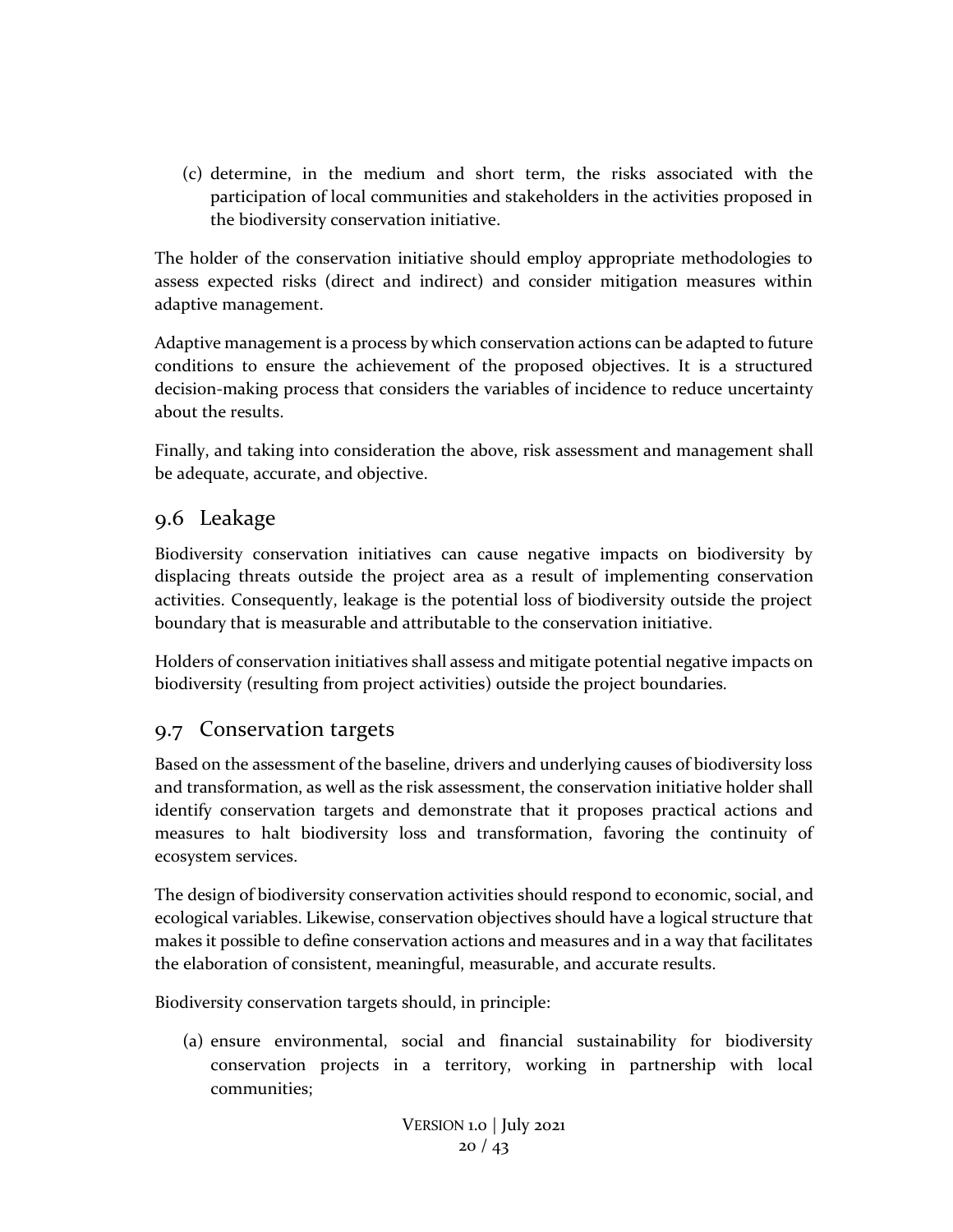- (b) support the development of rural communities in an effective and measurable way, contributing to the conservation of endangered species of flora and fauna;
- (c) contribute to connectivity processes and to the fulfillment of country goals;
- (d) promote local initiatives to generate productive alternatives for communities or populations in vulnerable situations;
- (e) support the management of public or private protected areas through management plans, expansion or direct investments in restoration or preservation;
- (f) contribute to restoration processes in prioritized areas within regional portfolios, local initiatives or private enterprises that contribute to the recovery of strategic ecosystems and their associated services;
- (g) centralize of efforts with dual-track gains and biodiversity indicators;
- (h) generate economic incentives for landowners (per hectare preserved, restored or destined for sustainable use);
- (i) increase the food and financial security through the diversification of rural economic activities;
- (j) maintaining of ecosystems to ensure the provision of ecosystem goods and services.

In line with the above, biodiversity conservation initiatives should include priorities for vulnerable and culturally valuable species and ecosystems, with a particular ecosystem approach.

Regarding the socioeconomic component, the holder of the biodiversity conservation initiative shall demonstrate that:

- (a) identifies and strengthens mechanisms for social and community participation at the local and regional levels;
- (b) implements sustainable production systems, combining production and conservation actions to generate local development;
- (c) considers pre-existing social conflicts and supports the development of efficient models with post-conflict scenario management;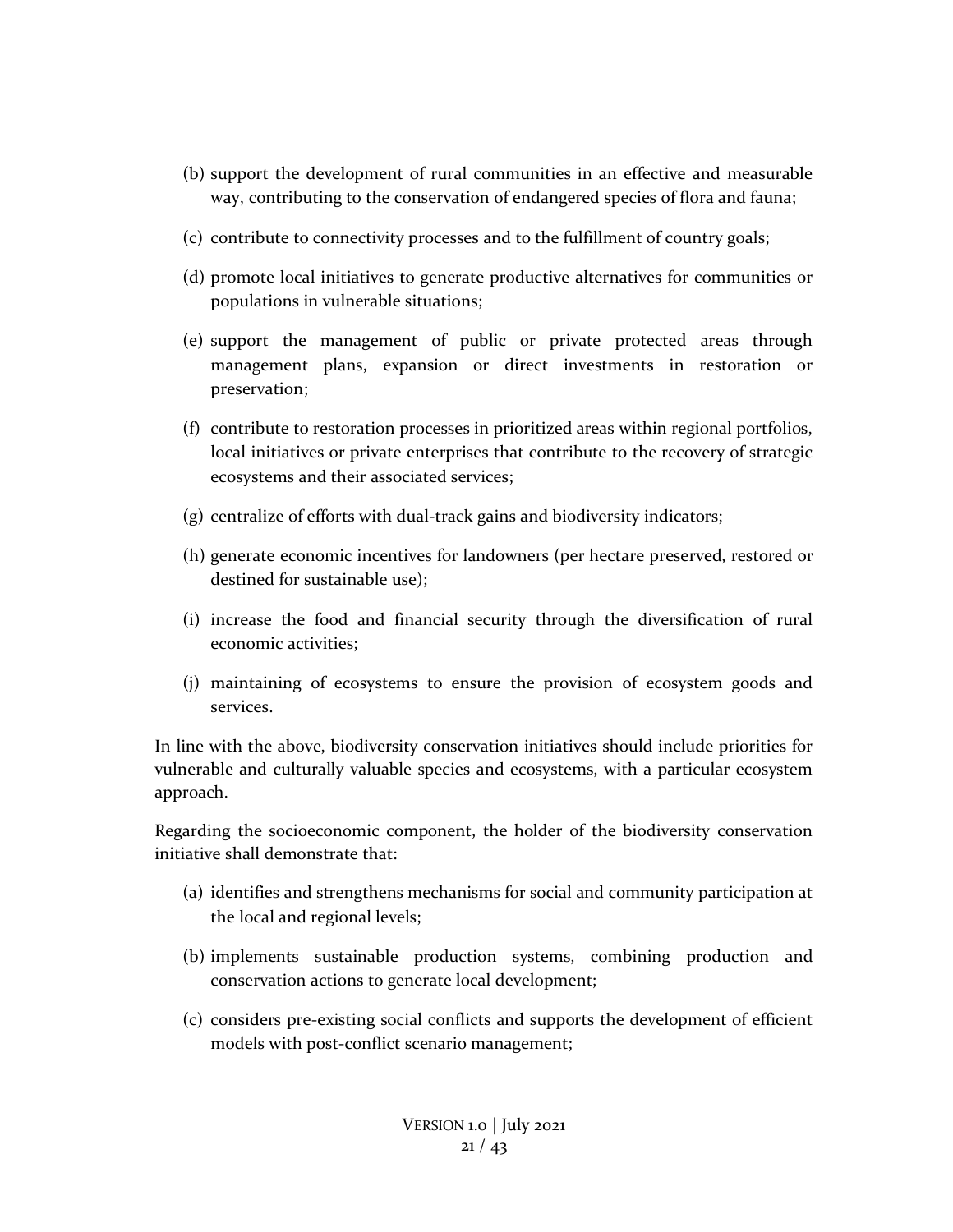- (d) the initiative generates short- and long-term benefits to small-scale productive projects with members of the communities in the project area;
- (e) generates actions that improve the capabilities and access to opportunities of vulnerable community groups; and,
- (f) activities under the biodiversity conservation initiative produce an average net increase in the income of local producers.

A helpful tool for identifying, measuring, and monitoring conservation objectives is the Theory of Change (TOC). Through a logical sequence, this represents the conditions and factors necessary to achieve the expected impact. With variables that adequately describe the connections between conservation measures and net gains in biodiversity, effects and results can be quantified in the short term.

The conservation initiative holder can use the FSC Guidance for Demonstration of Ecosystem Service Impacts<sup>24</sup>. This guide includes the essential elements of a theory of change and a quality checklist for a theory of change.

## <span id="page-21-0"></span>9.8 Additionality

Conservation initiatives shall achieve demonstrable gains in the conservation status of biodiversity that would not be achieved without their implementation, with new, additional outcomes resulting from the actions of the conservation initiatives<sup>25</sup>.

Additionality shall be demonstrated through a qualitative and quantitative assessment that can explain, based on measurable variables, the contribution of the conservation initiative beyond the results that would have occurred if the conservation initiative had not taken place.

Furthermore, the design and implementation of biodiversity conservation initiatives should avoid the displacement of activities that generate biodiversity.

<sup>&</sup>lt;sup>24</sup> FSC-GUI-30-006 V1-0 ES. Forest Stewardship Council® (FSC,2018). FSC®F000100.

<sup>25</sup> Adapted from *Manual de compensación del componente biótico / Dirección de Bosques, Biodiversidad y Servicios Ecosistémicos*; texts: Ramírez Martínez, Natalia María; Hincapié Posada, Juan Esteban; Fernández, María Angélica; Ruíz Hernández, Johanna Alexandra; Lozano Rodríguez, Laura Andrea. ---- Bogotá, D.C.: Colombia. Ministerio de Ambiente y Desarrollo Sostenible, 2018. Availableint: https://www.minambiente.gov.co/index.php/bosques-biodiversidad-y-serviciosecosistematicos/estrategia-nacional-de-compensaciones-ambientales/manual-de-compensaciones-del-componentebiotico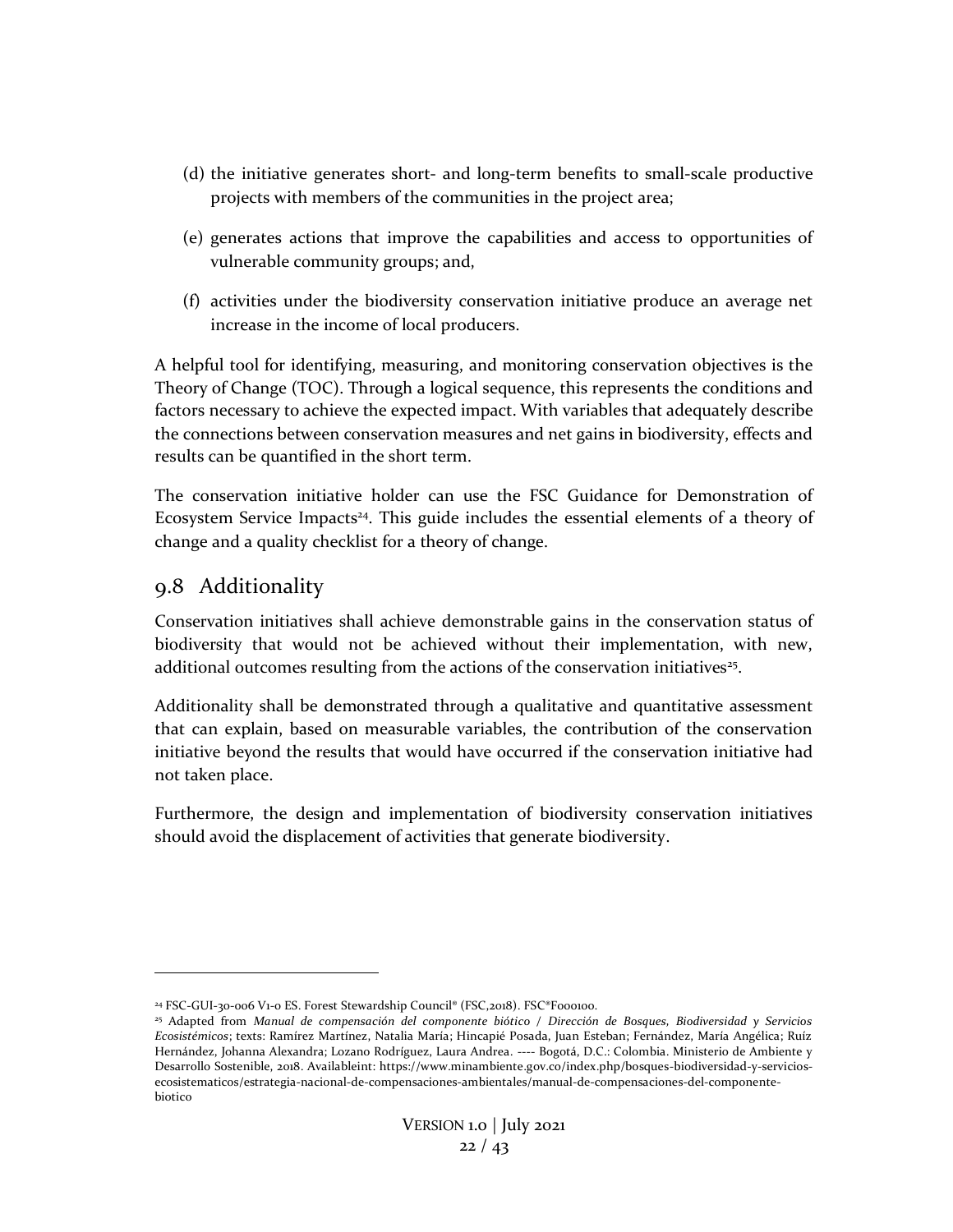## <span id="page-22-0"></span>9.9 Biodiversity conservation results

The holder of the biodiversity conservation initiative should describe the biodiversity conservation outcomes, considering appropriate variables and relevant valuation techniques, in the context of net biodiversity gains.

It should present in an orderly and appropriate manner biodiversity conservation results, obtained in line with eligible activities and conservation tools, drivers of biodiversity transformation and loss, risk management, and conservation targets.

Thus, it shall demonstrate that nature-based solutions result in net gains in biodiversity and ecosystem services.

## <span id="page-22-1"></span>9.10 Interested Party Engagement

Biodiversity conservation initiatives shall be socially sustainable. Therefore, stakeholder engagement is a fundamental aspect for the design and implementation of nature-based solutions proposed to quantify net biodiversity gains.

The holder of the conservation initiative should maintain open interaction with stakeholders and consider alternatives to consider their views and perceptions on biodiversity and ecosystem services during the design and implementation of the initiatives.

In this sense, the initiative owner shall identify the stakeholders and develop plans to facilitate their participation. Likewise, it shall implement mechanisms for information disclosure and stakeholder consultation.

## <span id="page-22-2"></span>9.11 Consistency with applicable legislation

The consistency of biodiversity conservation initiatives with the applicable legal framework strengthens the biodiversity management approach, applied through processes framed by legal requirements.

The holder of the biodiversity conservation initiative shall demonstrate that it complies with the legislation related to the activities developed in the scope of the conservation activities.

In this sense, the initiative holder shall have a documented procedure (Document Management System). It identifies and has access, on an ongoing basis, to the relevant legislation and regulations, demonstrating that it has a procedure to review compliance with them periodically.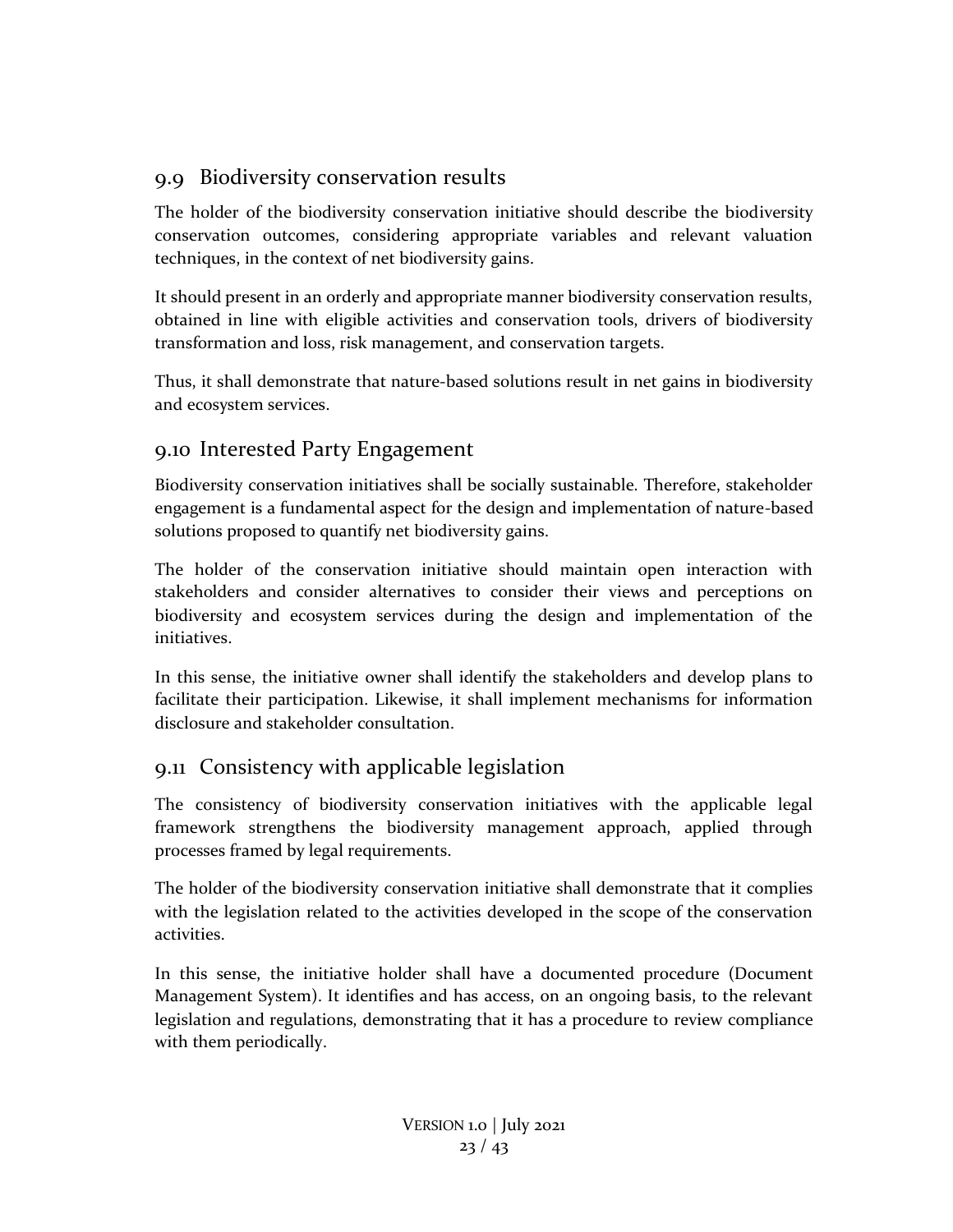Accordingly, the biodiversity conservation initiative holder shall maintain an updated list of all legislative requirements that apply to its biodiversity conservation initiative activities.

In addition, by complying with these documented procedures, the owner of the initiative shall $26$ :

- (a) determine and have access to legal and other requirements related to its activities;
- (b) determine how these legal and other requirements apply to the biodiversity conservation initiative;

## <span id="page-23-0"></span>9.12 Sustainable Development Goals

Biodiversity conservation initiatives should align preservation and restoration actions with the Sustainable Development Goals. Accordingly, holders of biodiversity conservation initiatives should conduct an assessment on the contribution of the conservation initiative to the Sustainable Development Goals (SDGs).

To demonstrate compliance with this requirement, initiative holders shall demonstrate that by defining relevant criteria and indicators, the initiative's contribution to sustainable development objectives applicable to biodiversity conservation activities contributes to sustainable development objectives applicable to biodiversity conservation activities defining relevant criteria and indicators.

The 17 sustainable development goals include recognition and efforts in terms of fundamental rights and actions to improve well-being and quality of life, such as food security, healthy living, education, gender equality, access to water and energy, economic growth, and sustainable use of ecosystems and peaceful societies.

Holders of biodiversity conservation initiatives should, for example, determine whether the project contributes to actions such as $27$ :

(a) reduce the proportion of men, women and children of all ages living in poverty in all its dimensions according to national definitions;

<sup>26</sup> Adapted from NORMA TÉCNICA COLOMBIANA NTC-ISO 14001. SISTEMAS DE GESTIÓN AMBIENTAL. REQUISITOS CON ORIENTACIÓN PARA SU USO. 2015-09-23.

 $27$  Variables based on the 2030 Agenda in Colombia (adapted from some of the Agenda's indicators). It will be necessary for the holder of the initiative to review the Agenda in his country.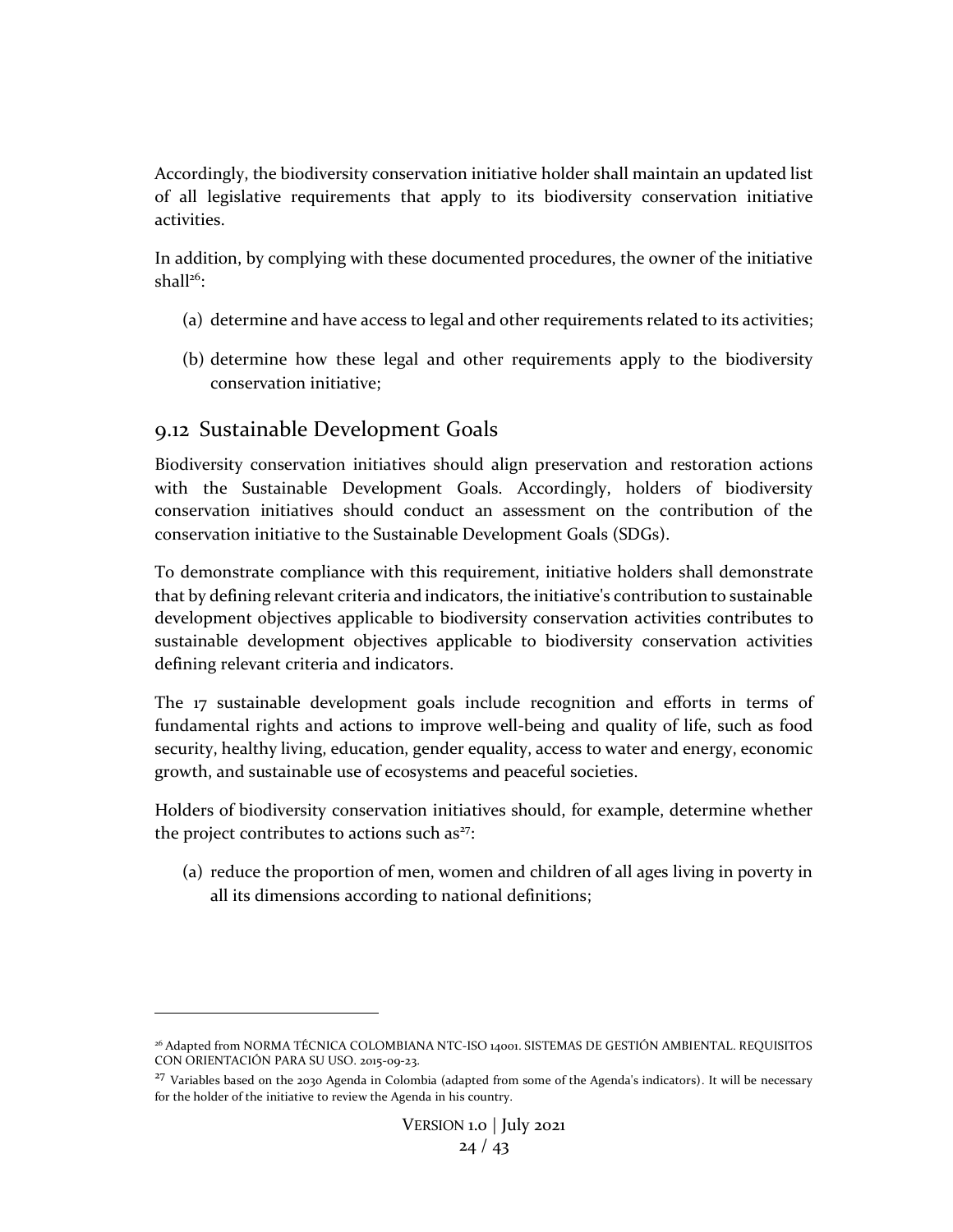- (b) ensure that all men and women, particularly the poor and vulnerable, have equal rights to economic resources and access to basic services, ownership and control over land and other assets;
- (c) improve agricultural productivity and the incomes of small-scale food producers, particularly women, indigenous peoples, family farmers, livestock keepers and fishermen;
- (d) ensure the sustainability of food production systems and apply resilient agricultural practices that increase productivity and production, contribute to the maintenance of ecosystems, and strengthen adaptive capacity;
- (e) achieve universal health coverage, including financial risk protection, access to quality essential health services, and access to safe, effective, affordable, and quality medicines and vaccines for all;
- (f) reduce the number of deaths and illnesses caused by hazardous chemicals and by air, water, and soil pollution and contamination;
- (g) ensure women's full and effective participation and equal opportunities for leadership at all decision-making levels in political, economic, and public life;
- (h) grant women equal rights to economic resources, as well as access to ownership and control of land and other property, financial services, inheritance and natural resources;
- (i) support the efficient use of water resources and ensure the sustainability of freshwater extraction and supply to address water scarcity;
- (j) ensure full and productive employment and decent work for all women and men, including youth and persons with disabilities, as well as equal pay for work of equal value;
- (k) protect labor rights and promote a safe and secure working environment for all workers, including migrant workers, particularly migrant women and those in precarious employment;
- (l) promote inclusive and sustainable industrialization and significantly increase industry contribution to employment and gross domestic product under national circumstances.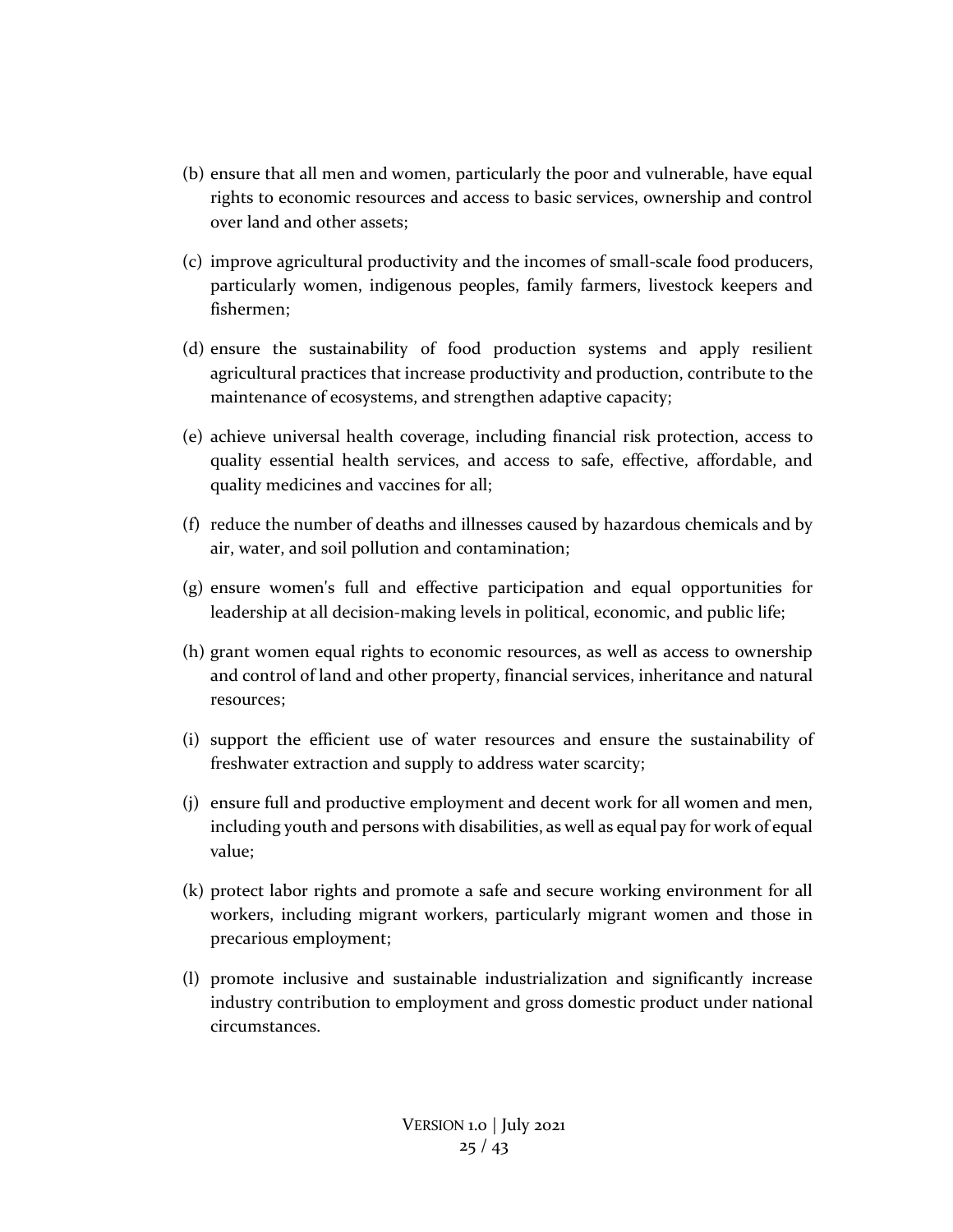As mentioned above, it is mandatory to determine particular criteria and indicators for each conservation initiative and to carry out monitoring to demonstrate compliance with the indicators, as defined by the initiative holder, concerning the SDGs.

# <span id="page-25-0"></span>**10 Climate change adaptation**

Considering that there is a relationship between ecosystems and climate, it is clear that ecosystems and biodiversity are closely linked to their capacity to provide goods and services. Consequently, the transformation and loss of biodiversity are associated with vulnerability to climate change.

According to the IPCC, vulnerability is defined as "*the degree of susceptibility or inability of a system to cope with the adverse effects of climate change and, in particular, climate variability and extreme events.*"

The vulnerability has two components: (a) sensitivity, which measures system's weakness, and (b) adaptation, which corresponds to the system's ability to cope with and recover from an event.

Following the above, holders of biodiversity conservation initiatives shall develop a climate change adaptation plan (directly related to biodiversity conservation actions), following a process of planning, impact and climate risk assessment, quantification of impacts, and identification of climate change adaptation strategies.

In this regard, holders of conservation initiatives should:

- (a) identify possible scenarios and regional impacts of climate change and climate variability, based on relevant information;
- (b) identify the likely changes in land cover and land use due to these climate change scenarios;
- (c) determine whether current or projected climate changes will have an impact on the well-being of local communities and/or the conservation status of biodiversity;
- (d) evaluate the contribution of conservation strategies to climate change adaptation;

## <span id="page-25-1"></span>**11 Other certification criteria**

In order to provide greater integrality to biodiversity conservation initiatives, conservation initiative holders should design additional actions, such as: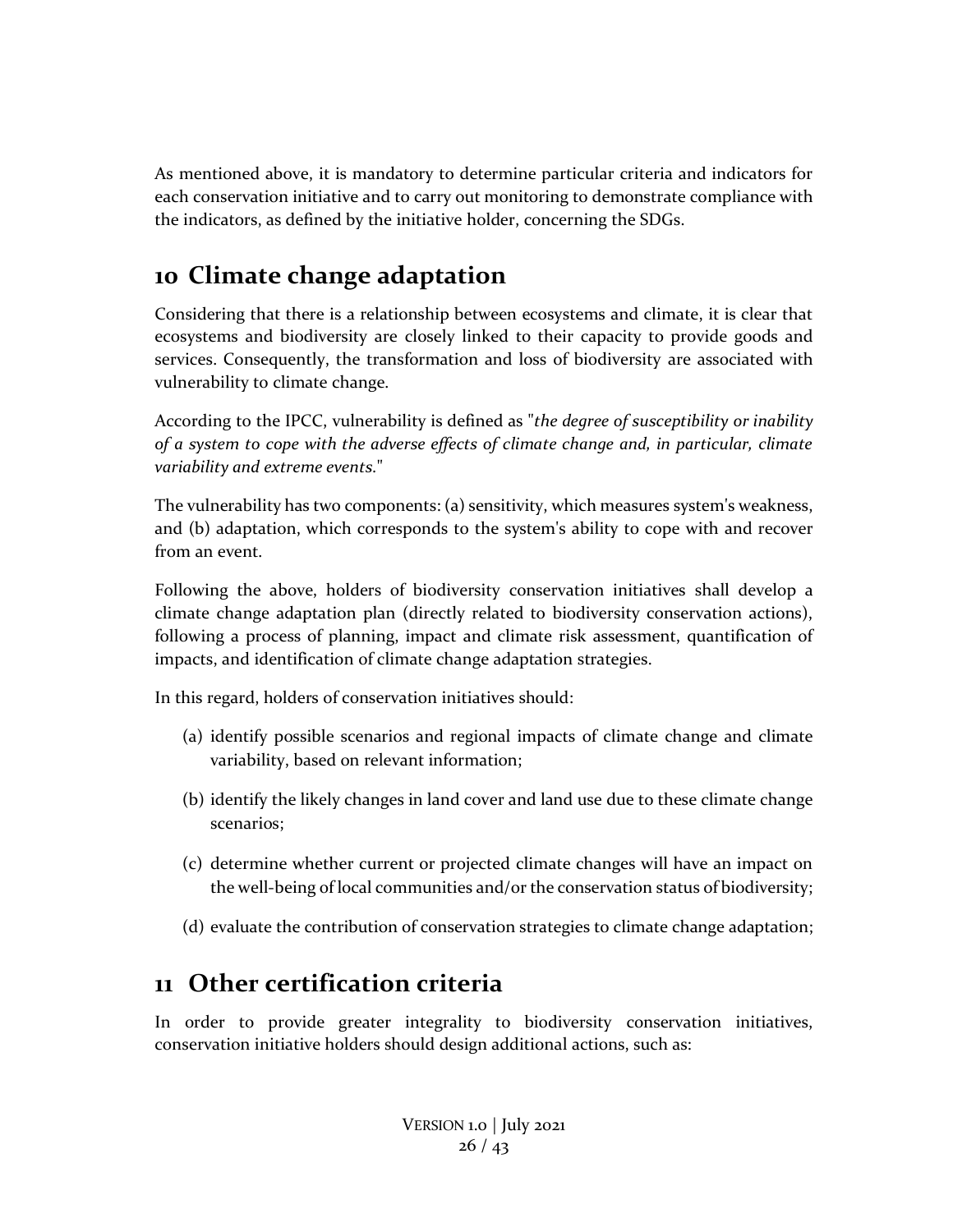- (a) (a) activities that support the Aichi Targets<sup>28</sup>, or other existing biodiversityrelated targets;
- (b) restoration activities of degraded ecosystems, in areas included in the National Registry of Protected Areas (RUNAP) or in the Registry of Ecosystems and Environmental Areas (REAA), when applicable;
- (c) High Conservation Values<sup>29</sup> (HCV) assessment in the project area;
- (d) actions aimed at the conservation of globally threatened species (according to the IUCN Red List $30$ ;

## <span id="page-26-0"></span>**12 Monitoring plan**

As part of the project document, initiative holders shall submit a monitoring plan that, at a minimum, contains the following:

- (a) the data and information necessary to estimate net gains in biodiversity;
- (b) data and complementary information to determine the biodiversity baseline;
- (c) information related to risk assessment and risk management;
- (d) the procedures established for the management of biodiversity net gain results and related quality control for monitoring activities;
- (e) description of the procedures defined for the periodic calculation of net gains in biodiversity;
- (f) the assignment of roles and responsibilities for monitoring and reporting of variables relevant to the estimation of net biodiversity gains;
- (g) procedures related to the evaluation of the contribution of the biodiversity conservation initiative to the Sustainable Development Goals (SDGs);
- (h) the procedures necessary to follow up on climate change adaptation strategies;

<sup>28</sup> https://www.cbd.int/aichi-targets/

<sup>&</sup>lt;sup>29</sup> Based on criteria defined by the network High Conservation Value (HCV). https://hcvnetwork.org/

<sup>30</sup> https://www.iucnredlist.org/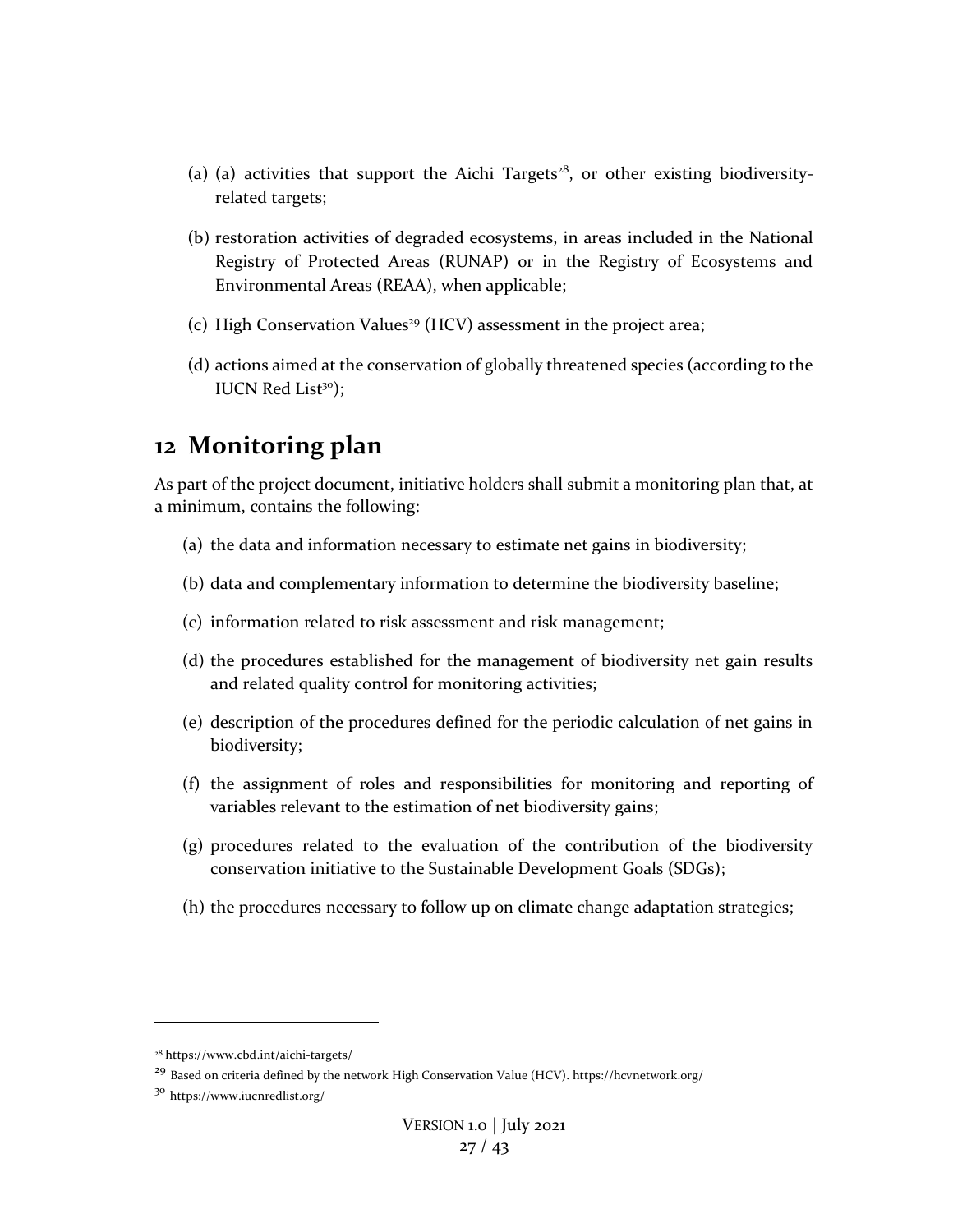(i) the criteria and indicators related to the initiative's contribution to sustainable development objectives, applicable to the activities proposed by the initiative's owner;

The monitoring plan should be structured appropriately and in accordance with:

- (a) the national circumstances and context of the biodiversity conservation initiative;
- (b) good monitoring practices, appropriate for the follow-up and control of the activities of the biodiversity conservation initiative;
- (c) data quality assurance procedures.

Monitoring shall be carried out at least annually and shall be submitted to the certification body.

The holders of biodiversity conservation initiatives shall implement the monitoring plan validated by the certification body. The execution of the validated monitoring plan and, if applicable, its modifications shall be a requirement for verification.

During the verification process, the initiative holders shall submit the report under the monitoring plan. Any revisions to the monitoring plan to increase its accuracy and/or the completeness of the information shall be justified and submitted to the certification body.

Based on the implementation of the monitoring plan and the evaluation of net biodiversity gains, the certification body will determine that these have been obtained in an accurate, relevant, and transparent manner.

# <span id="page-27-0"></span>**13 Certification of biodiversity conservation initiatives**

Holders of biodiversity conservation initiatives should ensure that their certification processes are carried out by an independent certification body, which complies with all requirements related to the relevant accreditation for this purpose.

In cases where the holder of the biodiversity conservation initiative intends to use the Verified Biodiversity Credits (VBC) on its behalf, i.e., develops conservation actions to carry out own offsetting activities, the initiative holder may submit a Statement resulting from an internal (first-party) audit process, provided it complies with all the provisions of ISO 19011:2018<sup>31</sup> and the other aspects contemplated in this standard for certification, which apply.

<sup>31</sup> ISO 19011:2018 (es). Directrices para auditar Sistemas de Gestión. https://www.iso.org/obp/ui#iso:std:iso:19011:ed-3:v1:es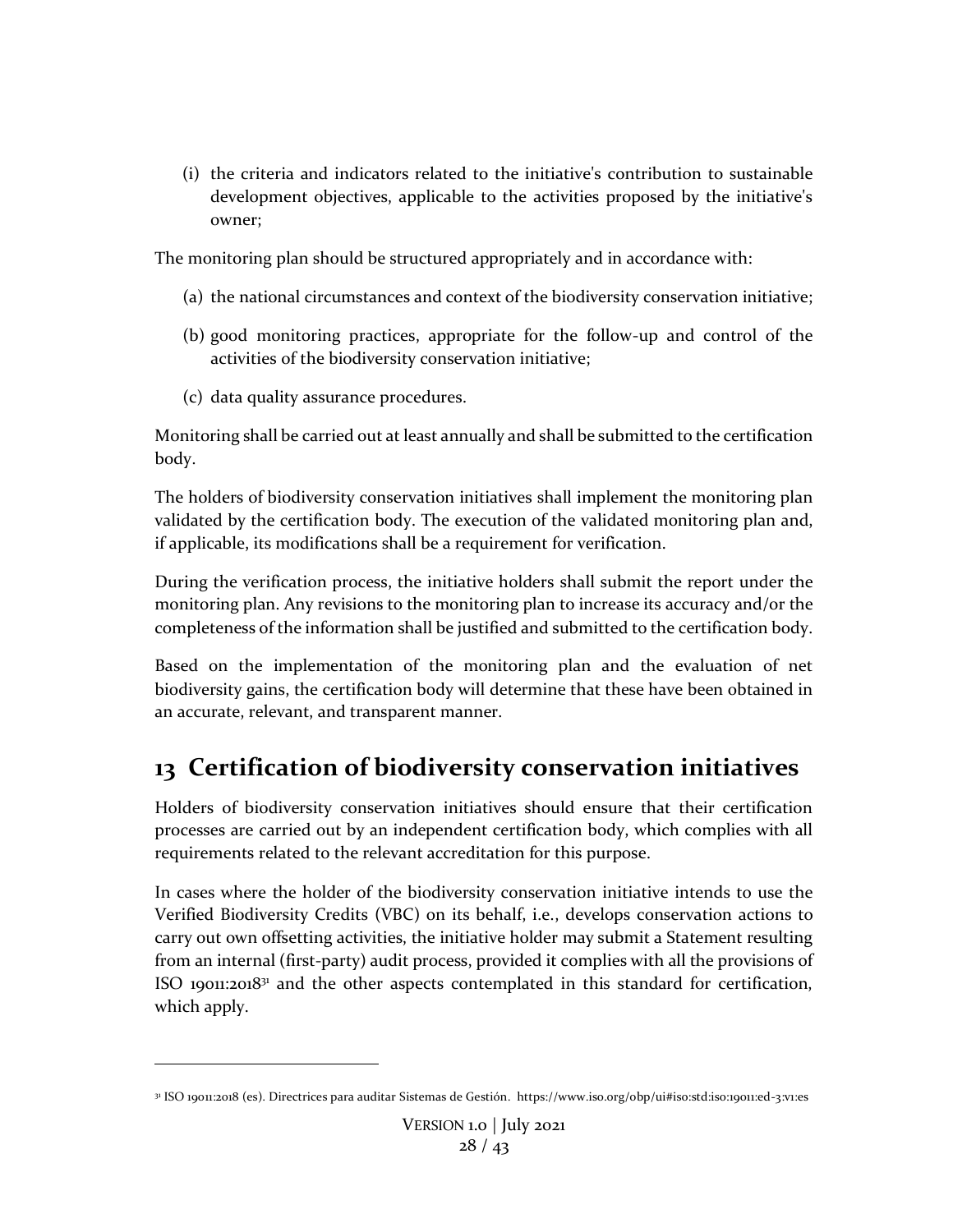Certification bodies are responsible for conducting an objective assessment and issuing a statement on the compliance of the conservation initiative with the requirements of this standard, based on the information submitted by the biodiversity conservation initiative holder and complying with the necessary procedures within the framework of the auditing processes.

The scope of certification should include the following:

- (a) the geographic boundaries of the biodiversity conservation initiative and the baseline analysis;
- (b) the date of commencement of biodiversity conservation actions;
- (c) biodiversity conservation activities and tools;
- (d) assessment of the drivers and underlying causes of biodiversity transformation and loss;
- (e) additionality analysis;
- (f) consistency of the initiative with applicable law;
- (g) risk assessment and risk management;
- (h) review of stakeholder engagement;
- (i) indicators related to the SDGs;
- (j) the monitoring plan.

Through an independent and documented process, the certification body shall evaluate the biodiversity conservation initiative by determining compliance with the criteria and requirements specified in both the current standards and the provisions of this standard.

The certification body shall evaluate the documentation and information related to the design of the initiative and shall determine whether the initiative holder complies with all the provisions of this standard and other applicable standards, by examining, among other aspects, the following:

- (a) biodiversity conservation targets and outcomes;
- (b) the appropriate use of the concepts and procedures required to demonstrate net gains in biodiversity;
- (c) the biodiversity baseline;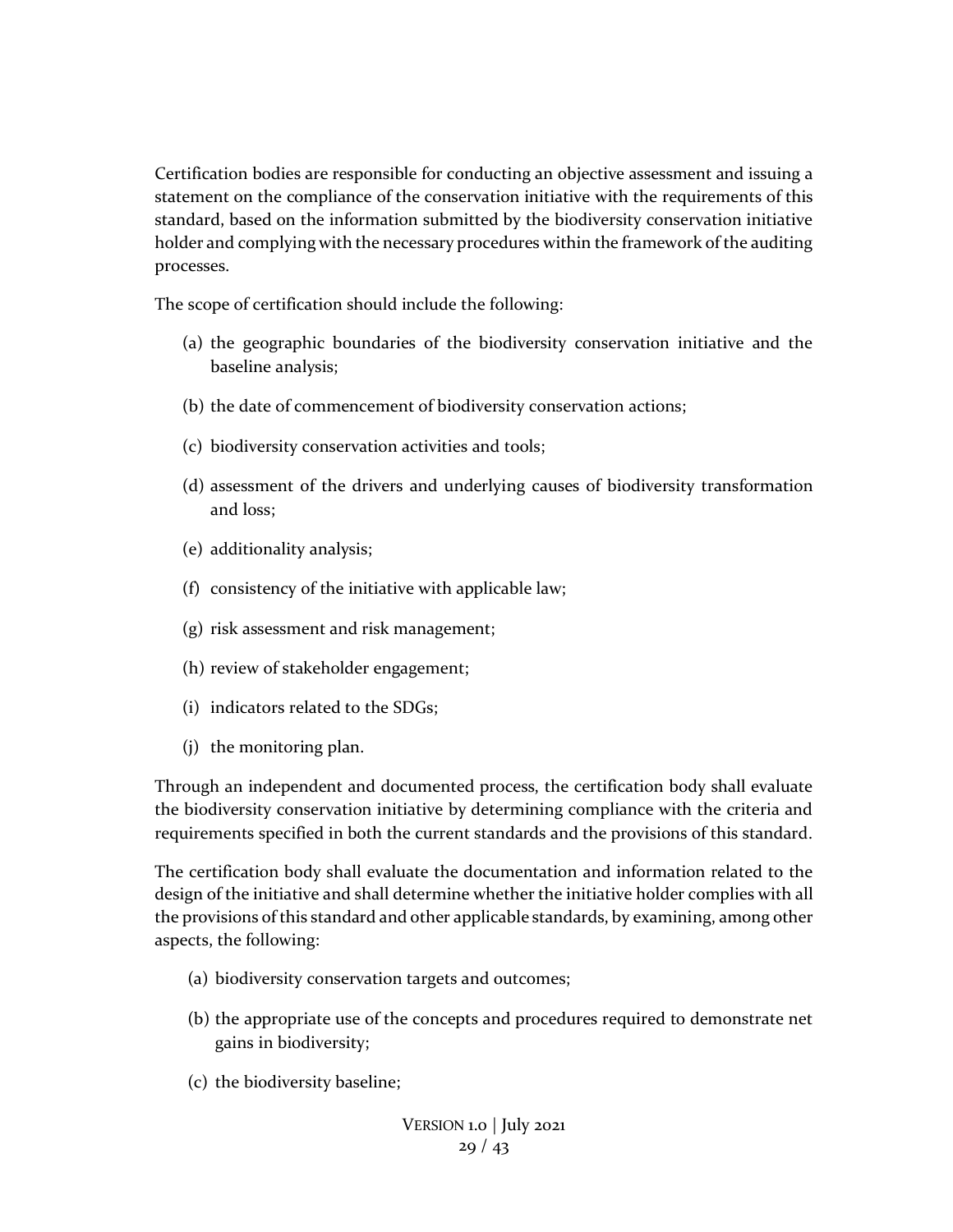- (d) compliance with the initiative's additionality criteria;
- (e) the participation of all interested parties;
- (f) the initiative's contribution to sustainable development objectives;
- (g) compliance with applicable law;
- (h) the design of a monitoring plan that contemplates everything related to the quantification and follow-up of net gains in biodiversity.

If the certification body determines that the biodiversity conservation initiative meets all the requirements to be certified, the certification body shall submit a report with the assessment and conclusion on the net biodiversity gains and compliance with the indicators defined by the initiative holder concerning the SDGs.

## <span id="page-29-0"></span>**14 Certification bodies**

Bodies conducting certification audits of biodiversity conservation initiatives shall demonstrate the following:

- (a) its scope of accreditation includes biodiversity conservation and/or ecosystem services valuation activities;
- (b) has a sufficient number of professionals who demonstrate the necessary ethical conduct to perform all the functions required to conduct certification audits;
- (c) the auditors in charge of the certification audits have experience in the evaluation of biodiversity conservation strategies;
- (d) at least one member of the audit team shall be trained in the ecosystem services subject of the assessment or have demonstrated competence based on previous experience;
- (e) the auditors in charge of certification audits have the necessary skills to evaluate the choice and use of applicable methodologies and interpret the results for the ecosystem service(s) evaluated;
- (f) has documented internal procedures for the performance of its functions, in particular, procedures for the assignment of responsibilities within the organization;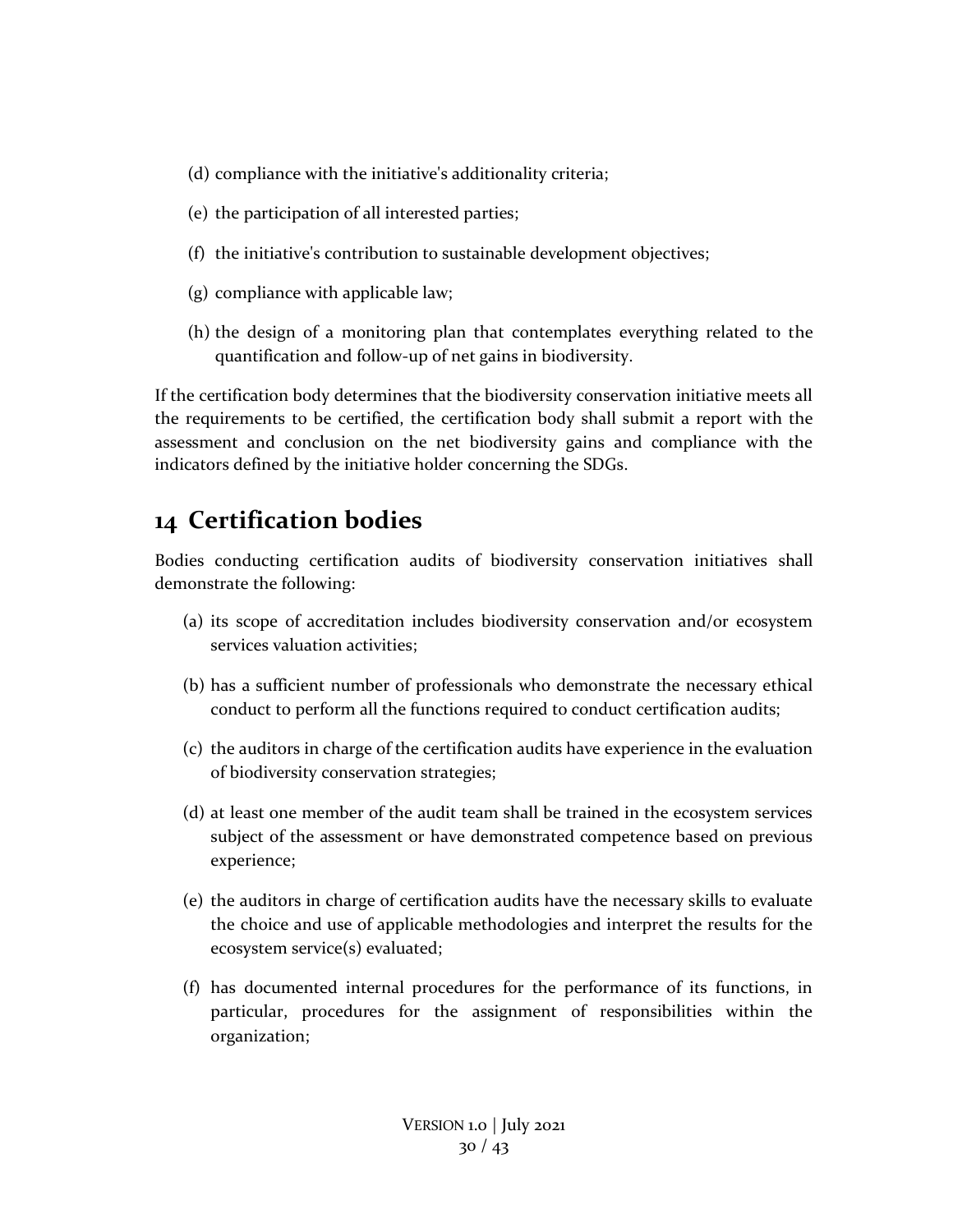- (g) is competent to perform the functions specified in the applicable laws and regulations and in the provisions described in this Standard;
- (h) ensures the necessary practice and knowledge of environmental issues relevant to the certification of conservation initiatives and ensures quality in conformity assessment;
- (i) is knowledgeable about the technical aspects of biodiversity conservation initiatives and methodologies for tracking and monitoring biodiversity conservation strategies;
- (j) has procedures for handling complaints, appeals and disputes.

In addition, certification bodies shall operate in an independent, reliable, nondiscriminatory and transparent manner, in compliance with the applicable legislation and in particular with the following requirements:

- (a) have a documented structure that protects its integrity, with provisions that guarantee the impartiality of its operations;
- (b) have appropriate arrangements in place to protect the confidentiality of information obtained from the holders of biodiversity conservation initiatives;
- (c) demonstrate that they do not have an actual or potential conflict of interest with the holders of the biodiversity conservation initiatives for whose certification audit they have been contracted;
- (d) make available to PROCLIMA, upon request, the information obtained from the holders of biodiversity conservation initiatives. Information classified as confidential shall not be disclosed without the written consent of the provider, unless required by applicable law;
- (e) the information used to determine additionality, as defined in the PROCLIMA Program, shall not be considered confidential.

Bodies conducting certification audits shall issue a certification statement indicating that the net gains in biodiversity were generated following the guidelines defined in this Standard.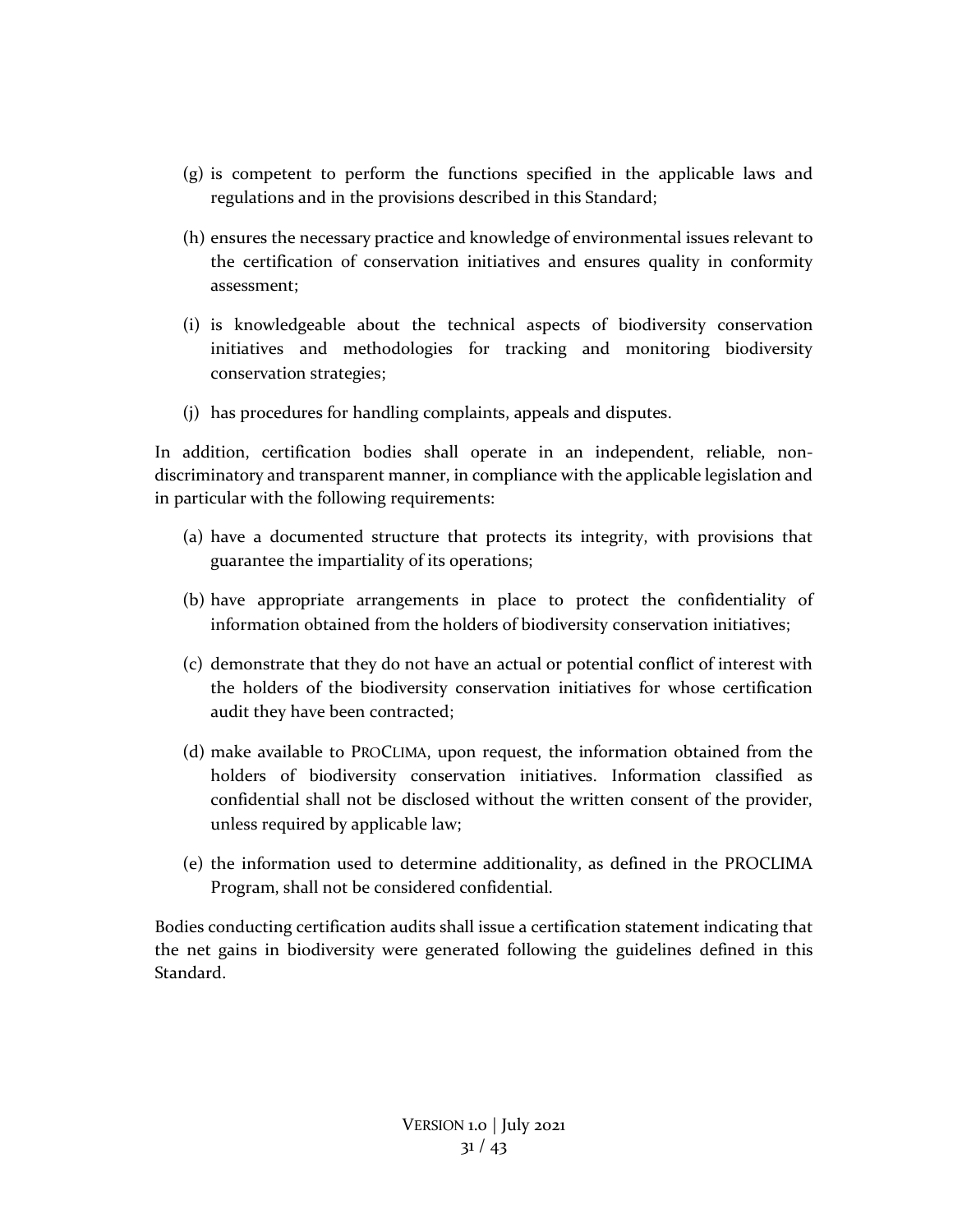## <span id="page-31-0"></span>14.1 Registration and issuance of Verified Biodiversity Credits (VBC)

Once the certification body has completed the certification process, it shall submit a statement to PROCLIMA. The Registration process by PROCLIMA is a formal written statement issued by the administrator of the standard and the registration system.

Upon completion of the certification process, the certifying body shall submit the certification statement, assuring that the biodiversity conservation initiative has achieved net gains in biodiversity over a specified period.

The registration includes the issuance of Verified Biodiversity Credits for a certified initiative.

Biodiversity credits will only be issued if they have been previously certified, following the certification process under the guidelines established for this purpose in the norms and procedures of the PROCLIMA Standard.

# <span id="page-31-1"></span>**15 Platform of Registry**

PROCLIMA has a public registry that allows the registration and assignment of a unique serial number for verified biodiversity credits. Likewise, the records in the system are connected to a BlockChain system that guarantees the security, traceability, and transparency of the credits issued by PROCLIMA.

In order to register in the PROCLIMA system, the owner of the biodiversity conservation initiative shall provide the following documentation:

- (a) Information on the project and the holder of the initiative;
- (b) Authorization for registration of VBCs;
- (c) Project Description Document;
- (d) Report and certification statement;
- (e) Monitoring report;
- (f) Other documents, if required.

The only ones who may request the registration of conservation initiatives are the initiative holders or whoever is authorized by the initiative holder to carry out the procedures required in this regard.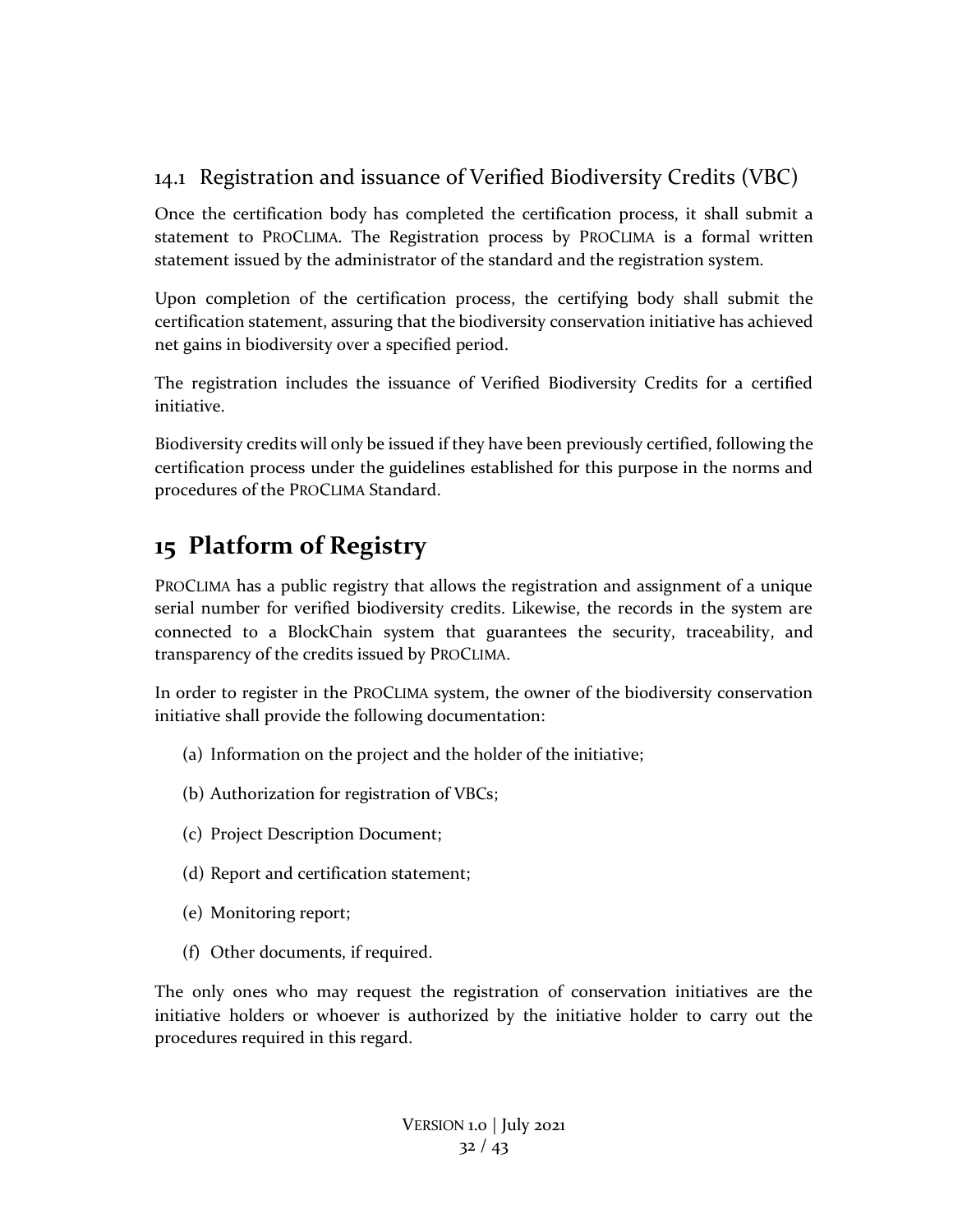Registration may be requested when the certification process has been carried out or before, if applicable.

# <span id="page-32-0"></span>**16 Public Information**

The information in the registry system of PROCLIMA shall be public, except for the report classified or reserved by law, following applicable national legislation.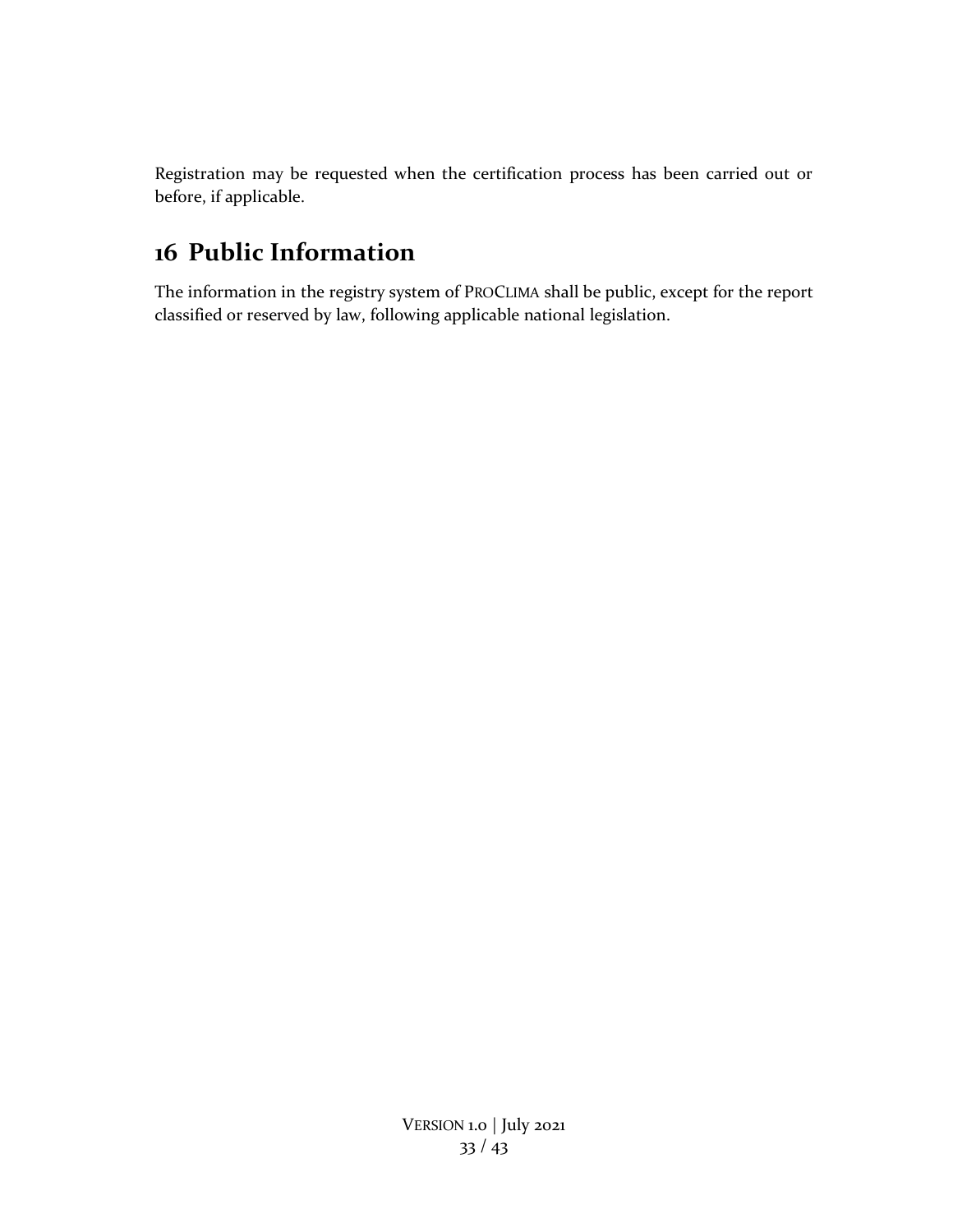## **ANNEX A. GLOSSARY OF TERMS**

#### <span id="page-33-0"></span>**Accreditation**

third-party attestation related to a conformity assessment body conveying formal demonstration of its competence to carry out specific conformity assessment tasks. [SOURCE: ISO/IEC 17000:2004, 5.6]

### **Adaptation to climate change (Climate change adaptation)**

process of adjustment to actual or expected climate and its effects

Note 1 to entry: In human systems, adaptation seeks to moderate or avoid harm or exploit beneficial opportunities.

Note 2 to entry: In some natural systems, human intervention can facilitate adjustment to expected climate and its effects. [SOURCE: ISO 14090:2019, 3.1]

#### **Adaptive capacity**

ability of systems, institutions, humans, and other organisms to adjust to potential damage, to take advantage of opportunities, or to respond to consequences.

Note 1 to entry: Coping capacity is defined as the ability of people, organizations, and systems, using available skills, resources, and opportunities, to address, manage, and overcome adverse conditions.

[SOURCE: ISO 14090:2019, 3.2, modified - Note 1 to entry has been added.]

#### **Adaptive management**

process of iteratively planning, implementing and modifying strategies for managing resources in the face of uncertainty and change

Note 1 to entry: Adaptive management involves adjusting approaches in response to observations of their effects and changes in the system brought on by resulting feedback effects and other variables.

[SOURCE: IPCC, 2014, ISO 14090:2019(en), 3.3]

#### **Attestation**

issue of a statement, based on a decision, that fulfilment of specified requirements has been demonstrated.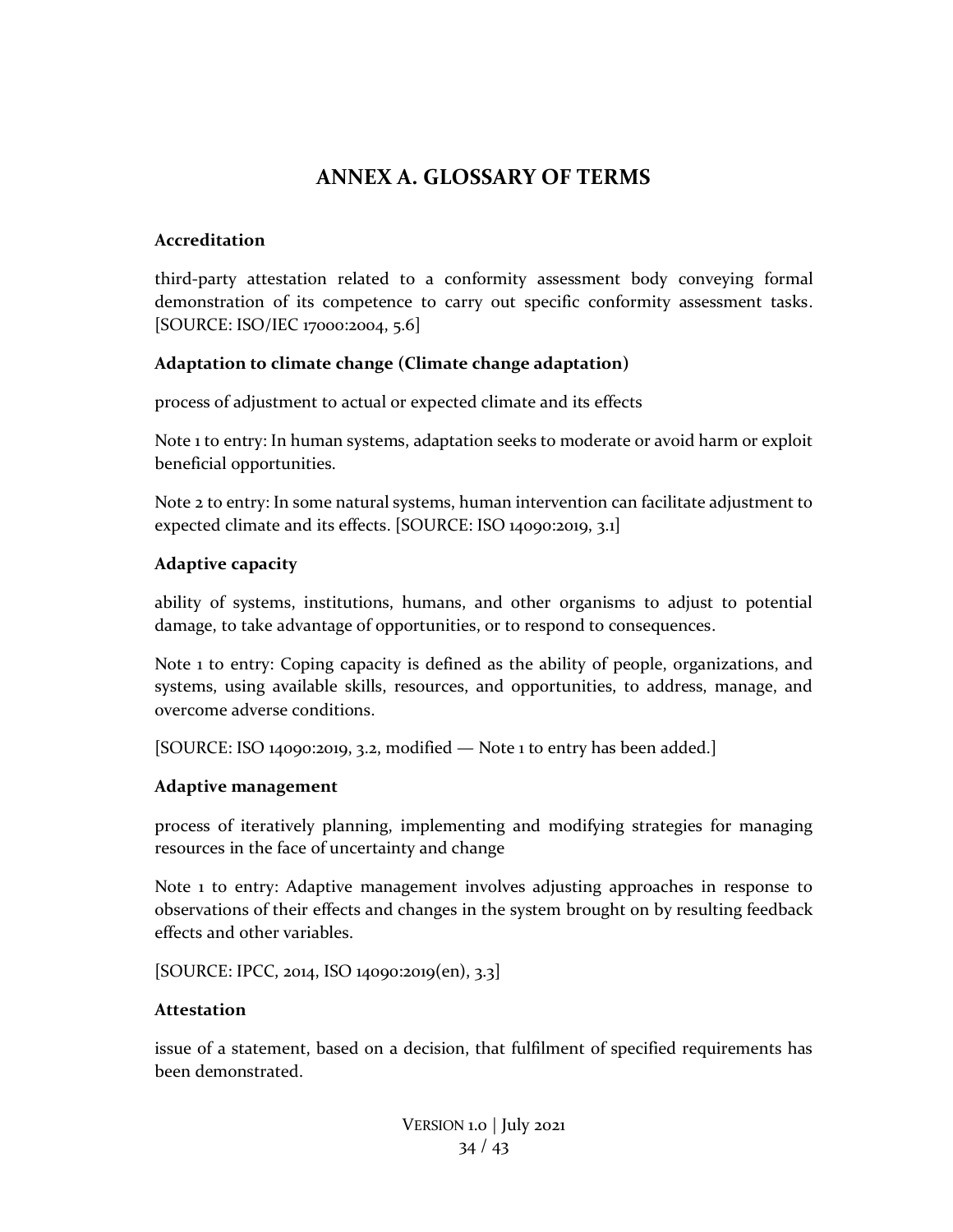Note 1 to entry: The resulting statement, referred to in this document as a "statement of conformity", is intended to convey the assurance that the specified requirements have been fulfilled. Such an assurance does not, of itself, provide contractual or other legal guarantees.

Note 2 to entry: First-party attestation and third-party attestation are distinguished by the terms declaration, certification and accreditation, but there is no corresponding term applicable to second-party attestation.

[SOURCE:ISO/IEC 17000:2020(en), 7.3]

## **Audit**

process for obtaining relevant information about an object of conformity assessment and evaluating it objectively to determine the extent to which specified requirements are fulfilled.

Note 1 to entry: The specified requirements are defined prior to performing an audit so that the relevant information can be obtained.

Note 2 to entry: Examples of objects for an audit are management systems, processes, products and services.

Note 3 to entry: For accreditation purposes, the audit process is called "assessment".

[SOURCE:ISO/IEC 17000:2020(en), 6.4]

## **Biodiversity conservation initiative**

plans, programs, projects, actions, measures, or activities expressly dedicated to meeting a particular objective related to the conservation of biodiversity and ecosystem services.

## **Biodiversity conservation initiative holder**

The natural or legal person, public or private, responsible for the formulation, implementation, monitoring, and registration of a biodiversity conservation initiative.

## **Biodiversity credit (BCs)**

the results of management actions that enhance biodiversity values and ecosystem services can be traded through biodiversity credits based on their ecological importance. "*A credit is a defined unit of environmental goods or services, which can be applied towards*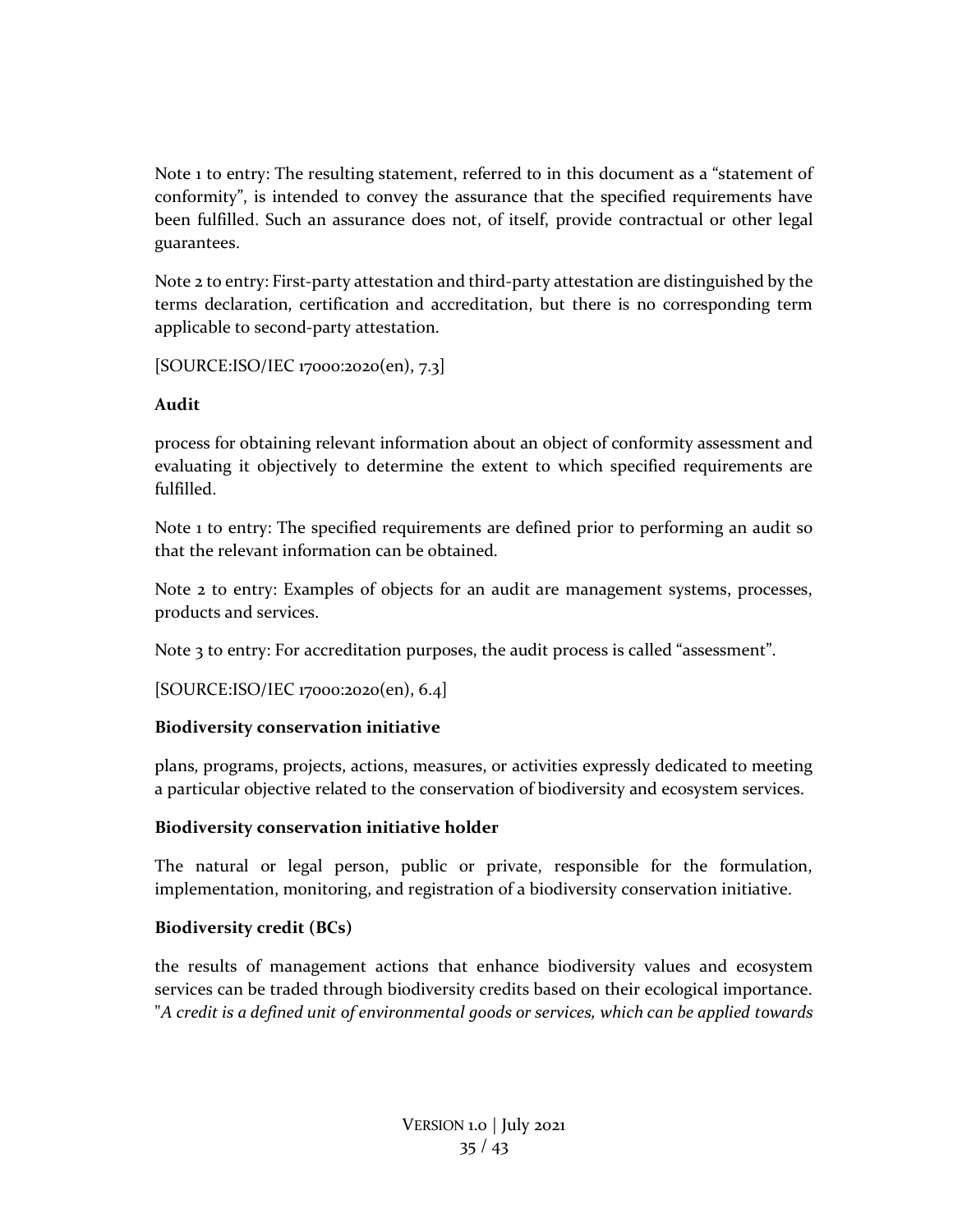*the fulfillment of a permit, or held, traded, sold or retired*."<sup>32</sup>. Accordingly, BCs are a measurable unit of biodiversity gains. Each credit is equivalent to one hectare in which biodiversity conservation actions are developed.

## **Biological diversity**

"*Biological diversity*" means the variability among living organisms from all sources, including, among other things, terrestrial, marine, and different aquatic ecosystems and the ecological complexes of which they are part; it includes diversity within species, between species, and of ecosystems.

## **Certification**

third-party attestation related to an object of conformity assessment, with the exception of accreditation.

[SOURCE: ISO/IEC 17000:2020(en), 7.6.]

## **Certification body**

third-party conformity assessment body operating certification schemes

Note 1 to entry: A certification body can be non-governmental or governmental (with or without regulatory authority).

```
[SOURCE: ISO/IEC 17065:2012(en), 3.12]
```
## **Certification criteria**

set of standards, rules, or properties to which an asset must conform in order to be certified to a certain level

Note 1 to entry: Certification criteria are defined by a certification policy. Certification criteria can be specified as a set of certification properties that must be met.

[SOURCE ISO/IEC/IEEE 24765:2017(en), 3.526]

## **Conformity Assessment**

demonstration that specified requirements are fulfilled.

<sup>32</sup> Ecosystem Marketplace. https://www.ecosystemmarketplace.com/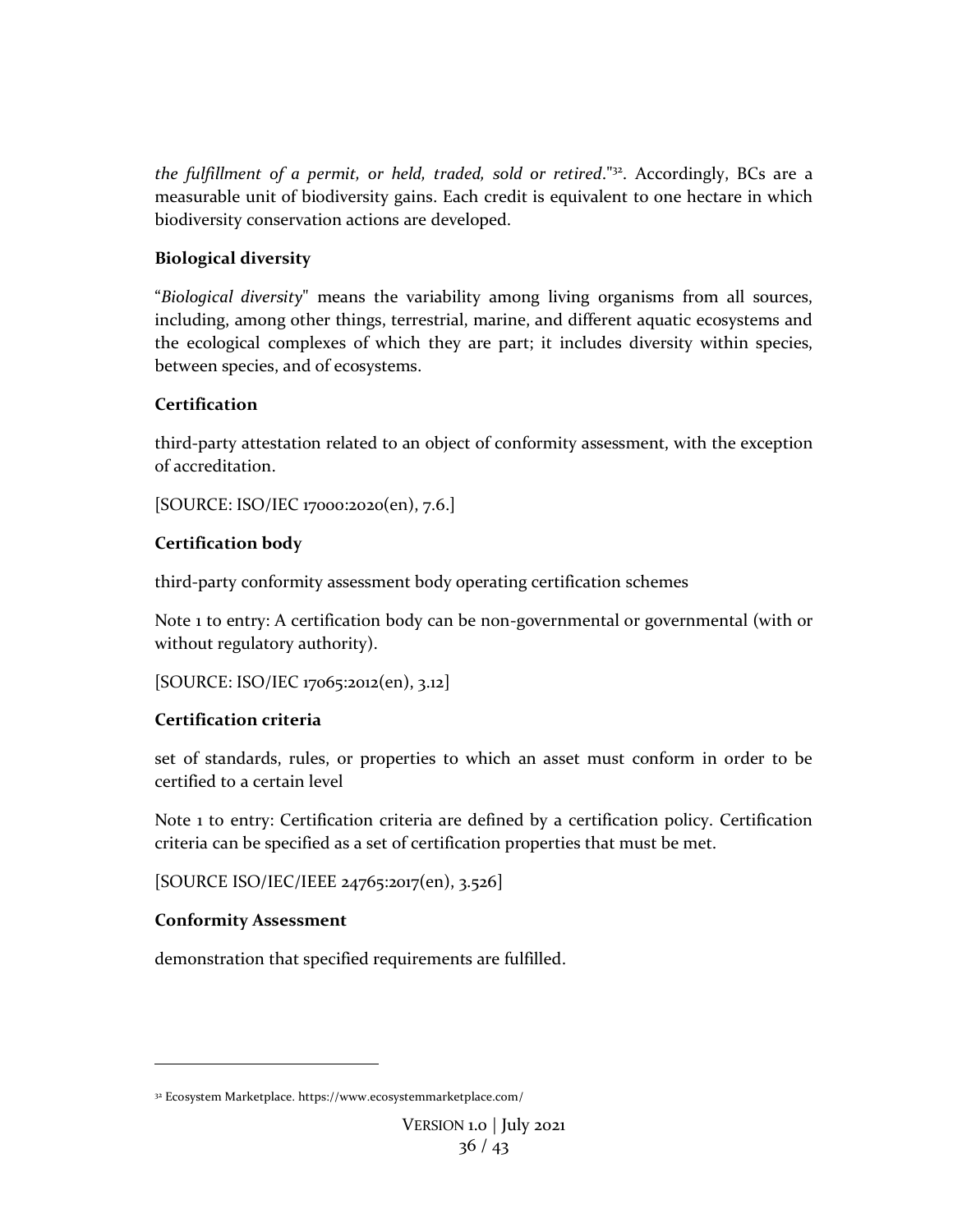Note 1 to entry: The process of conformity assessment as described in the functional approach in Annex A can have a negative outcome, i.e. demonstrating that the specified requirements are not fulfilled.

Note 2 to entry: Conformity assessment includes activities defined elsewhere in this document, such as but not limited to testing, inspection, validation, verification, certification, and accreditation.

Note 3 to entry: Conformity assessment is explained in Annex A as a series of functions. Activities contributing to any of these functions can be described as conformity assessment activities.

Note 4 to entry: This document does not include a definition of "conformity". "Conformity" does not feature in the definition of "conformity assessment". Nor does this document address the concept of compliance.

[SOURCE: ISO/IEC 17000:2020(en), 4.1]

#### **Conformity Assessment Body**

body that performs conformity assessment activities and that can be the object of accreditation.

Note 1 to entry: Whenever the term "*conformity assessment body*" is used in the text, it applies to both the applicant and accredited conformity assessment bodies, unless otherwise specified.

[SOURCE: ISO/IEC 17000:2004, 2.5, modified — The words "and that can be the object of accreditation" have been added to the definition and the Note to entry has been added; ISO/IEC 17011:2017(en), 3.4]

#### **Data quality**

degree to which the characteristics of data satisfy stated and implied needs when used under specified conditions. [SOURCE: ISO/IEC 25012:2008, definition 4.3]

#### **Declaration**

attestation document issued by any body other than an independent third-party certification body.

Note 1 to entry: This definition differs from the definition of declaration in ISO/IEC 17000.

Note 2 to entry: "Body" includes any individual.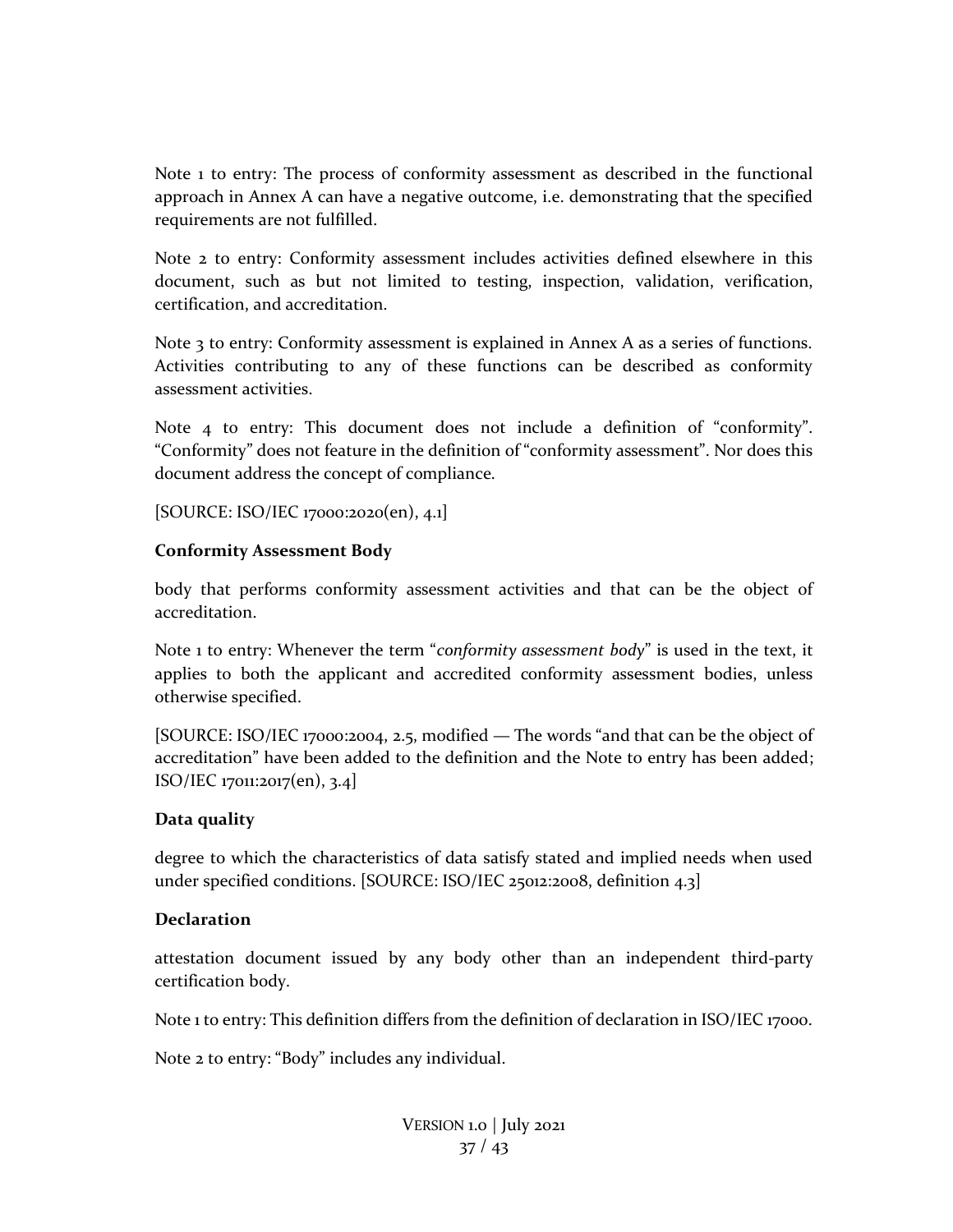[SOURCE: ISO 22222:2005(en), 3.8]

## **Ecosystem**

dynamic complex of plant, animal and micro-organism communities and their non-living environment interacting as a functional unit

[SOURCE: UN Convention on Biological Diversity]; ISO 34101-2:2019(en), 3.7

## **Ecosystem services**

## benefit people obtain from ecosystems

Note 1 to entry: These are generally distinguished into provisioning, regulating, supporting and cultural services. Ecosystem services include the provisioning of goods (e.g. food, fuel, raw materials, fibre), regulating services (e.g. climate regulation, disease control), and non-material benefits (cultural services) (e.g. spiritual or aesthetic benefits). The supporting services are necessary for the production of all other ecosystem services (e.g. soil formation, nutrient cycling, water cycling) and are also referred to as "ecosystem functions".

Note 2 to entry: Ecosystem services are sometimes called "environmental services" or "ecological services".

[SOURCE: ISO 14008:2019(en), 3.2.11]

## **Forest (Natural Forest)**

"Forest" is a minimum area of land of 0.05-1.0 hectares with tree crown cover (or equivalent stocking level) of more than 10-30 per cent with trees with the potential to reach a minimum height of 2-5 meters at maturity in situ. A forest may consist either of closed forest formations where trees of various stores and undergrowth cover a high proportion of the ground or open forest. Young natural stands and all plantations which have yet to reach a crown density of 10-30 per cent or tree height of 2-5 meters are included under forest, as are areas normally forming part of the forest area which are temporarily unstocked as a result of human intervention such as harvesting or natural causes but which are expected to revert to forest.<sup>33</sup>

<sup>33</sup> The Marrakech Accord. CP7/D11. https://unfccc.int/sites/default/files/resource/docs/cop7/13a01.pdf. The biodiversity initiative holder shall use the definition that applies.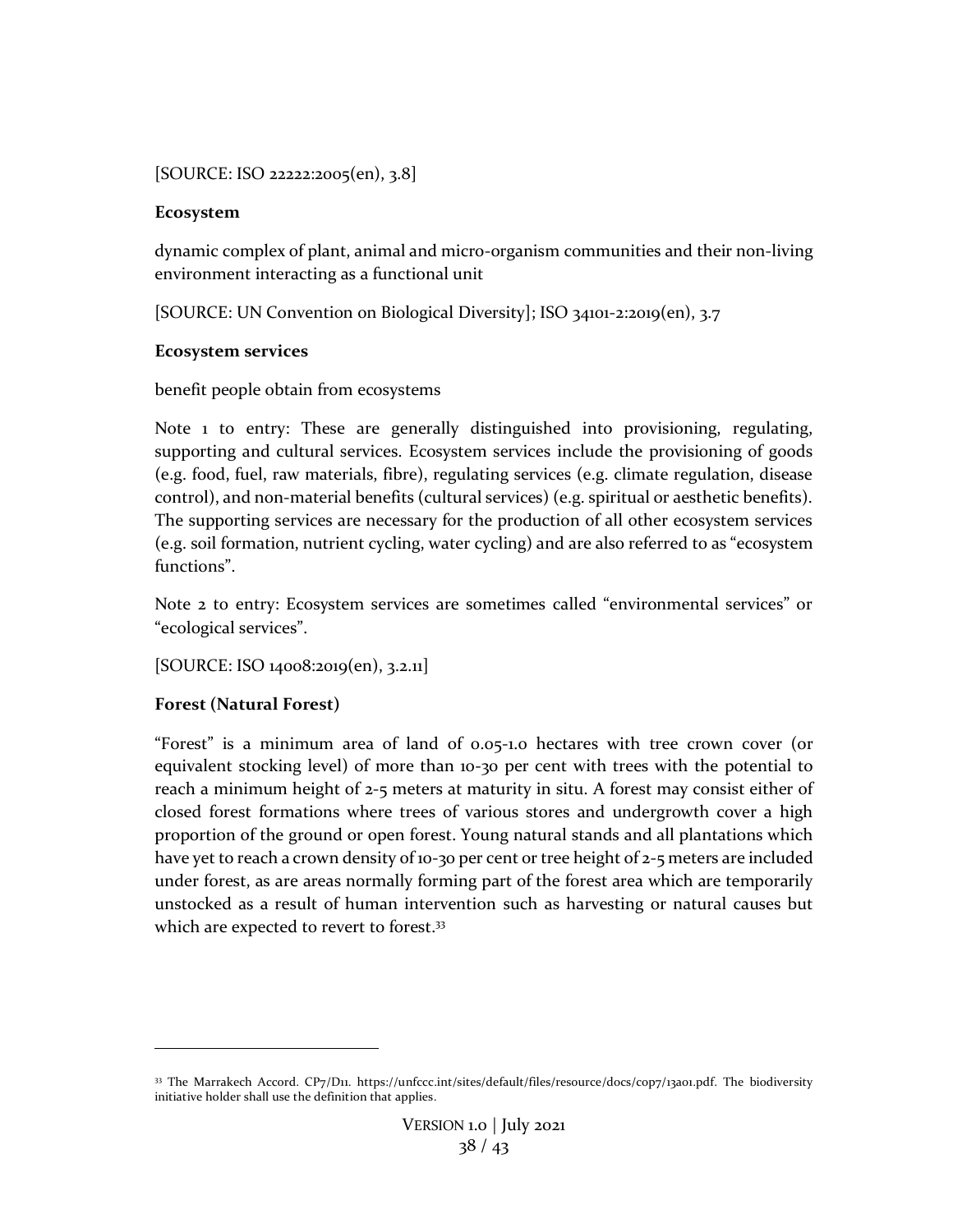### **Habitat**

place or type of site where an organism or population naturally occurs.

[SOURCE: CBD, Art.2]; ISO 14055-1:2017(en), 3.1.6.

#### **Nature-based solutions**

The International Union for Conservation of Nature (UICN) defines nature-based solutions as "actions to protect, sustainably manage, and restore natural or modified ecosystems that address societal challenges effectively and adaptively, while simultaneously providing benefits for human well-being and biodiversity."

### **Net gains in biodiversity**

the net gain corresponds to the differential between the biodiversity values at the beginning of the project and those observed due to biodiversity conservation activities throughout project implementation.

### **Stakeholder (Interested party)**

person or organization that can affect, be affected by, or perceive itself to be affected by a decision or activity.

Note 1 to entry: To "perceive itself to be affected" means the perception has been made known to the organization.

Note 2 to entry: The terms "interested party" and "stakeholder" are used interchangeably.

[SOURCE: ISO 14001:2015, 3.1.6, modified — The admitted term "stakeholder" and Note 2 to entry have been added; ISO 14006:2020(en), 3.1.7.]

## **Stakeholder engagement**

activity undertaken to create opportunities for dialogue between an organization and one or more of its stakeholders, with the aim of providing an informed basis for the organization's decisions

[SOURCE: ISO 26000:2010(en), 2.21]

## **Register**

list issued by a certification body, an authority or another registration organization, for certificate holders or persons meeting predetermined criteria.

Note 1 to entry: A register can be publicly available or for in-house purposes.

VERSION 1.0 | July 2021 39 / 43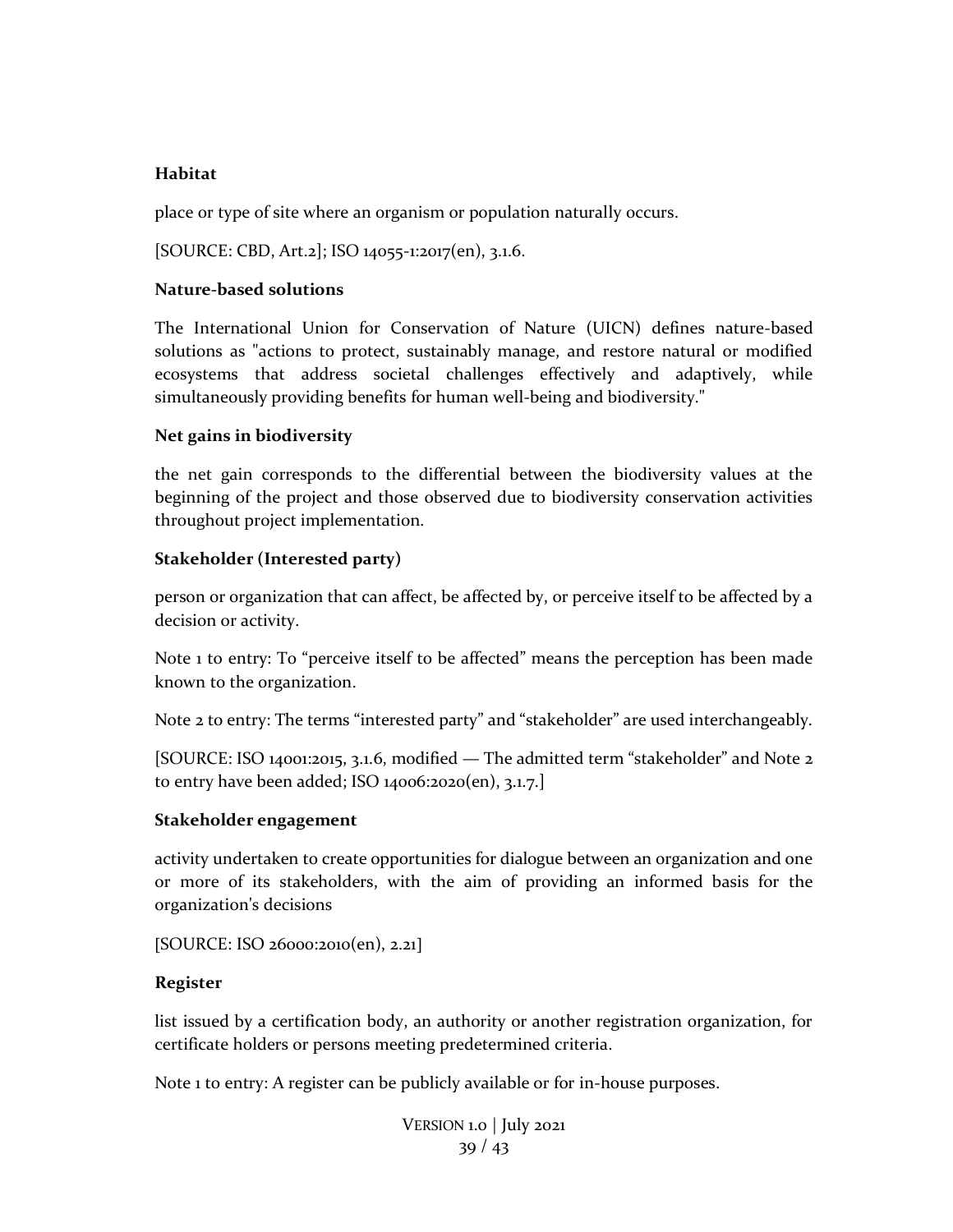## [SOURCE: ISO/IEC TS 17027:2014(en), 2.65]

### **Risk**

effect of uncertainty.

Note 1 to entry: An effect is a deviation from the expected – positive or negative.

Note 2 to entry: Uncertainty is the state, even partial, of deficiency of information related to, understanding or knowledge of, an event, its consequence and likelihood.

Note 3 to entry: Risk is often characterized by reference to potential events (as defined in ISO Guide 73:2009, 3.5.1.3) and consequences (as defined in ISO Guide 73:2009, 3.6.1.3), or a combination of these.

Note 4 to entry: Risk is often expressed in terms of a combination of the consequences of an event (including changes in circumstances) and the associated likelihood (as defined in ISO Guide 73:2009, 3.6.1.1) of occurrence.

[SOURCE: ISO 9000:2015, 3.7.9, modified — Notes to entry 5 and 6 have been deleted]; ISO 19011:2018(en), 3.19

## **Site**

location with defined geographical boundaries and on which activities under the control of an organization may be carried out

Note 1 to entry: The geographical boundaries may be on land and in water, and include above- and below-surface structures, both natural and man-made.

[SOURCE: ISO 14015:2001(en), 2.14.]

## **Sustainability**

state of a system, including economic, social and environmental aspects, in which the needs of the present are met without compromising the ability of future generations to meet their own needs.

Note 1 to entry: In the ISO 34101 series "sustainability" is referred to as an objective rather than a requirement.

[SOURCE: ISO 34101-1:2019(en), 3.51]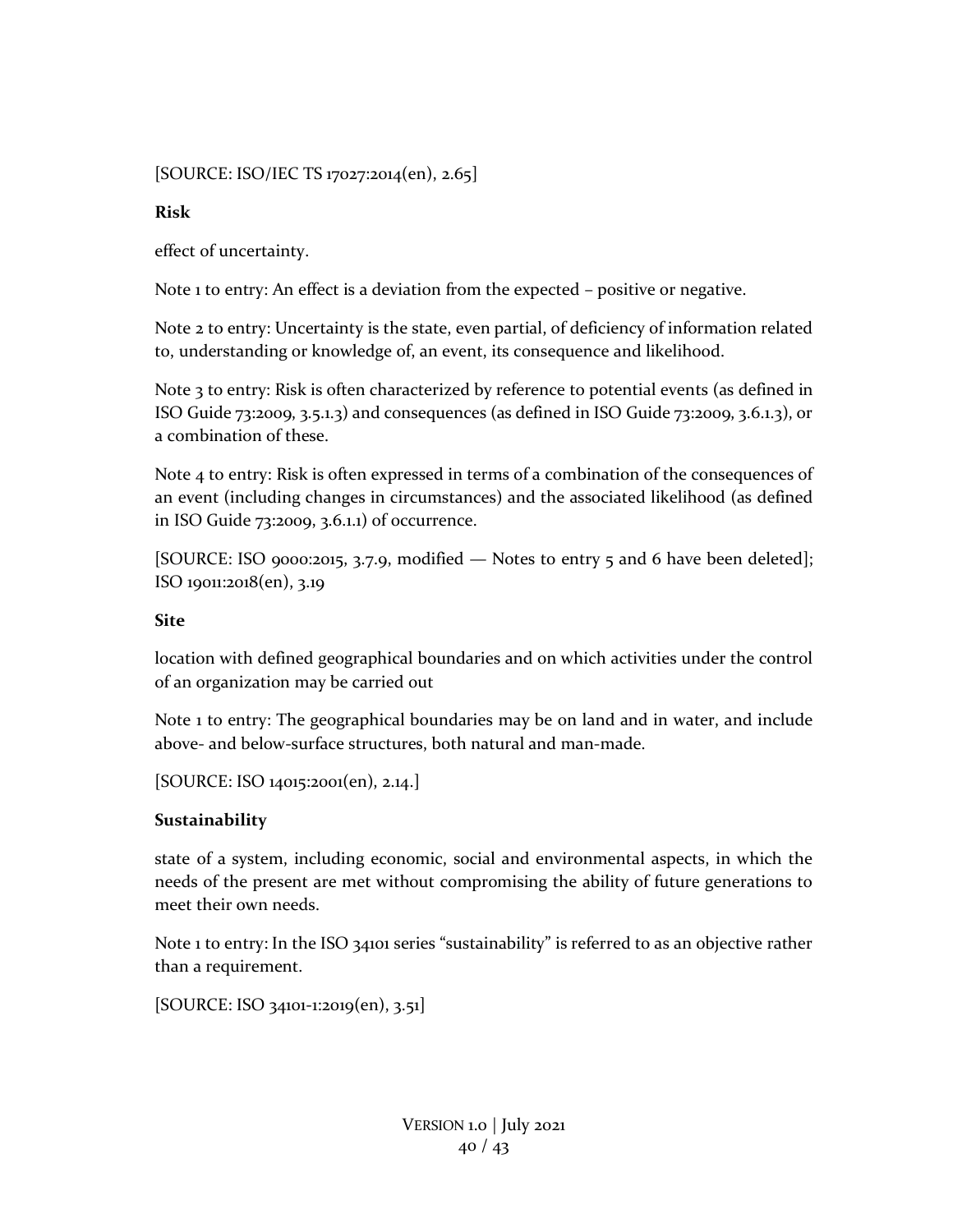#### **Sustainable development**

development that meets the needs of the present without compromising the ability of future generations to meet their own needs.

Note 1 to entry: Sustainable development is about integrating the broader expectations of society as a whole of a high quality of life, health and prosperity with environmental justice and maintaining Earth's capacity to support life in all its diversity. These social, economic and environmental goals are interdependent and should be mutually reinforcing.

[SOURCE: ISO 26000:2010, 2.23]

### **Sustainable utilization (use)**

" *Sustainable use*" means the use of components of biological diversity in a manner and at a rate that does not lead to the long-term decline of biological diversity, thereby maintaining the potential of biological diversity to meet the needs and aspirations of present and future generations.

### **Transparency**

openness about decisions and activities that affect society, the economy and the environment, and willingness to communicate these in a clear, accurate, timely, honest and complete manner

Note 1 to entry: Transparency can be the result of processes, procedures, methods, data sources and assumptions used by the local government that ensure appropriate information is made available to customers/citizens and other interested parties.

[SOURCE: ISO 26000:2010, 2.24, modified — The note to entry has been added.]; ISO 18091:2019(en), 3.7.

#### **Uncertainty**

parameter associated with the result of quantification that characterizes the dispersion of the values that could be reasonably attributed to the quantified amount

Note 1 to entry: Uncertainty information typically specifies quantitative estimates of the likely dispersion of values and a qualitative description of the likely causes of the dispersion.

[SOURCE: ISO 14064-1:2018(en), 3.2.13]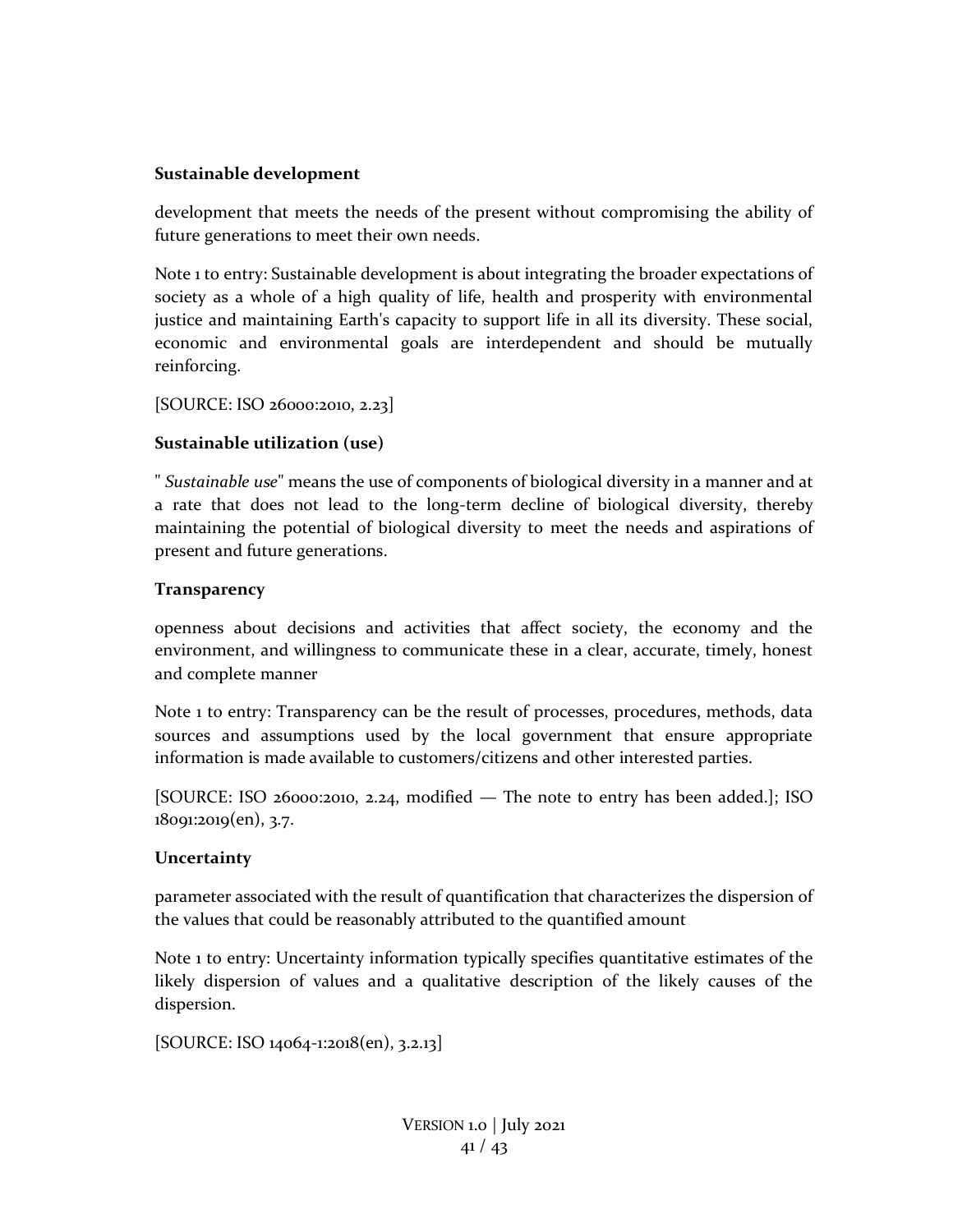## **Vulnerability**

propensity or predisposition to be adversely affected

Note 1 to entry: Vulnerability encompasses a variety of concepts and elements including sensitivity or susceptibility to harm and lack of capacity to cope and adapt.

Note 2 to entry: Vulnerability is the degree to which an ecological, social and economic system is susceptible to, or unable to cope with, adverse climate change impacts, including climate variability and extremes.

[SOURCE: ISO 14090:2019, 3.15, modified — Note 2 to entry has been added.]; ISO/TS 14092:2020(en)